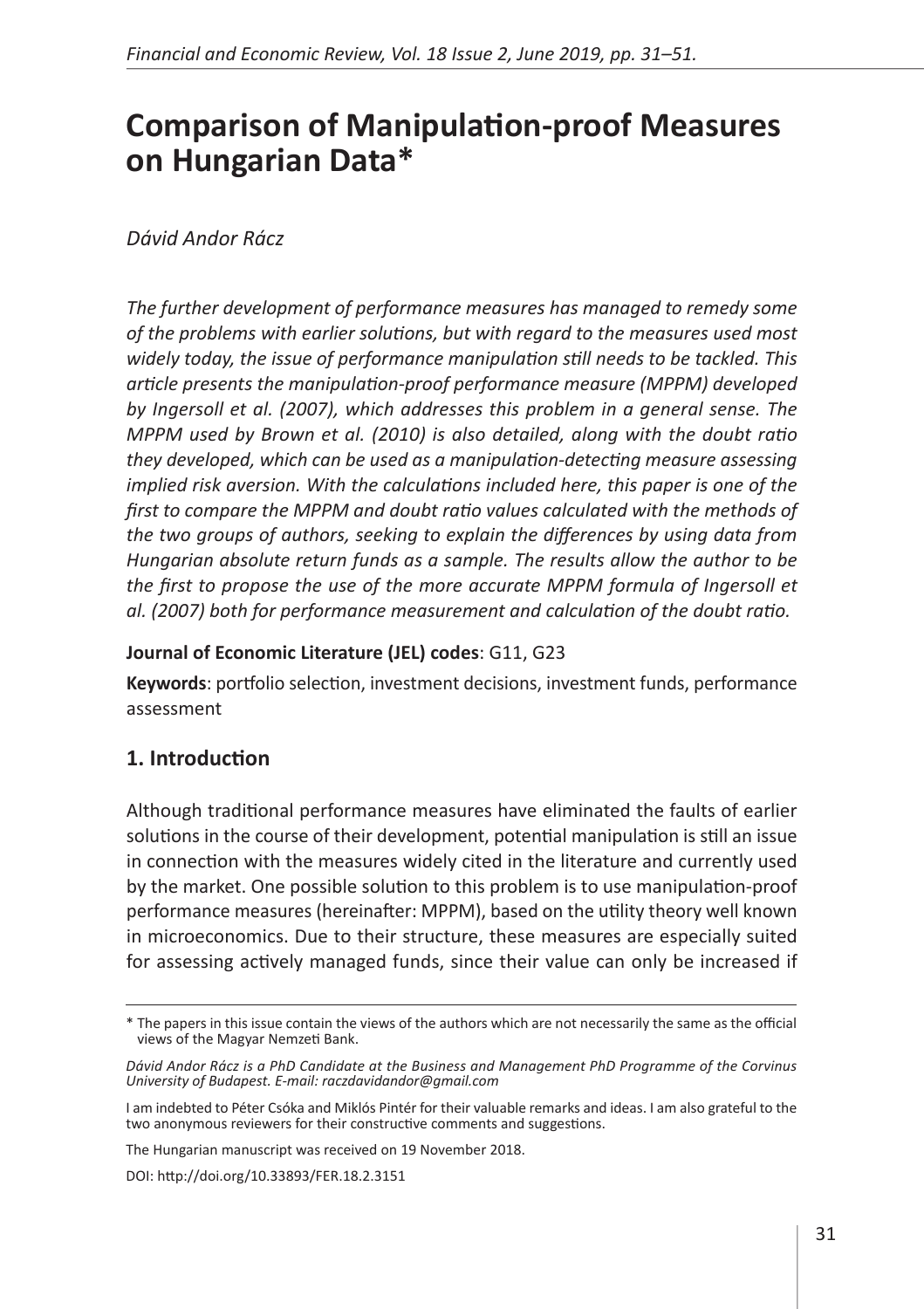the fund manager has actual information or skills. By contrast, it is impossible to enhance a fund's score just by knowing the measure used by the market or the performance assessor for performance measurement. This special feature sets apart manipulation-proof performance measures from traditional indicators, which can be manipulated without extra knowledge or information, simply by knowing the indicator.

The article presents the requirements that manipulation-proof measures need to meet and how *Ingersoll et al.* (*2007*) produced a possible solution to the problem and describes the measure defined by Ingersoll et al. (hereinafter: Ingersoll measure). The study also touches on the approach used by *Brown et al.* (*2010*) (hereinafter: Brown approach), which is a linear approximation of the Ingersoll formula. The Brown approach allows the measure to be better structured with excess return and excess standard deviation, and therefore it can also be used to assess implied risk aversion. The new indicator derived in this manner is referred to as the *doubt ratio*, which can indicate the presence of return smoothing or performance manipulation in the case of extreme values. As *Brown et al.* (*2010*) offered several ways to calculate the doubt ratio, including calculation of the MPPM with various risk aversion factors, not only the Ingersoll and Brown MPPM values were calculated here, but also the doubt ratios based on them.

The article looks at *issues previously not discussed*: What is the relationship between the results of the Ingersoll and the Brown MPPM and the doubt ratio (implied risk aversion)? What could explain any differences detected? Taking into account the results and the practical calculation requirements of the two different methods, which method should be used for calculating the MPPM and the doubt ratio? Using data from Hungarian absolute return investment funds as a sample, our own calculations are used to show that the results of the Ingersoll and the Brown MPPM and doubt ratio almost completely overlap; however, the difference between them and the corresponding reasons are also indicated.

The study is structured as follows: *Section 2* describes the characteristics of manipulation-proof performance measures, providing Ingersoll's solution. *Section 3* then outlines the identification of manipulated performance, the Brown approach and the doubt ratio defined by them. After that, *Section 4* compares the Ingersoll and Brown MPPM values and doubt ratios using data from Hungarian absolute return investment funds, and determines which method should be used in which situation, based on the results and the complexity of the calculations in practice. The paper ends with a brief summary and the conclusions.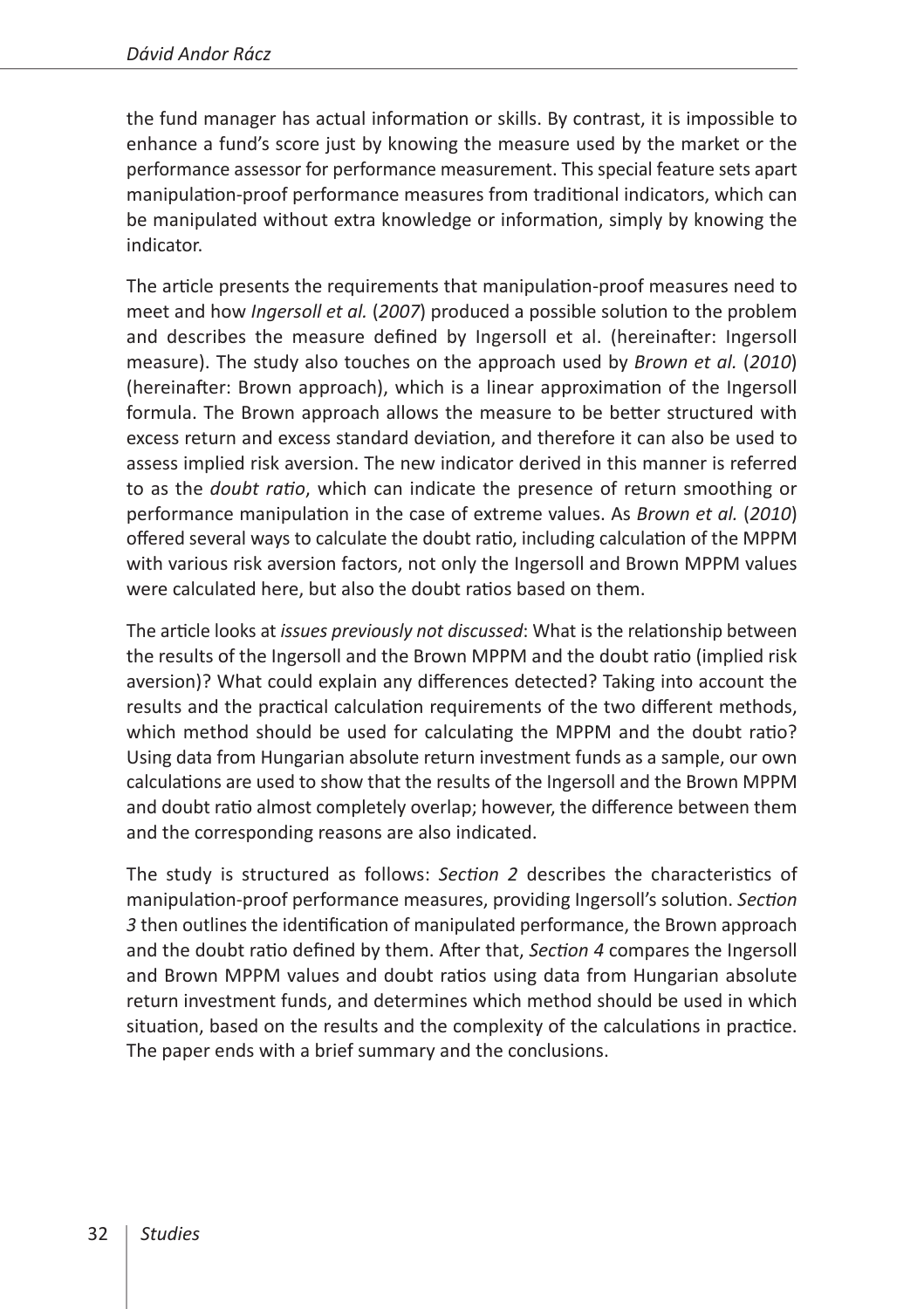## **2. Manipulation-proof performance measures**

Based on the literature, the assessment of actively managed portfolios can be approached from several aspects: *Amihud et al.* (*2015*) analyse the effect of the pricing of illiquidity, *Gemmill et al.* (*2006*) assess investment funds taking into account loss aversion. When examining fair risk allocation, *Csóka and Pintér* (*2016*) acknowledge and *Balog et al.* (*2017*) clarify that there is no risk allocation method that is always applicable, stable and motivating at the same time. *Zawadowski* (*2017*) presents a disappointing correlation in investment fund managers' focus on commission, because according to his results, the fund managers who demand a higher commission cannot generate more excess return than that in exchange: on the contrary, 1 percentage point higher fees are coupled with over 1 percentage point lower performance on average (Jensen's alpha) compared to the benchmark rate. There is ample literature on measuring the returns and risks of investment funds as well as identifying the factors that influence fund performance. $1$ 

Traditional performance measures have eliminated the faults of earlier solutions during the course of their development. The Sharpe ratio (*Sharpe 1966*) only explains whether an investment fund provides adequate excess return for one unit of excess risk taken, but it does not show the relationship between the benchmark and the investment fund's performance, in other words it does not break down investment fund performance into the performance arising from the change in the market/benchmark and the performance arising from the individual decisions of the investment fund manager. Therefore, it cannot be used to determine how exactly the fund manager was able to underperform or outperform the benchmark.

On the other hand, Jensen's alpha (*Jensen 1969*) clearly demonstrates superior and inferior performance compared to the benchmark index, and its calculation is also fairly simple. The problem with it, however, is that it only shows the return achieved by the fund manager relative to the benchmark, but not the additional risk taken. The extent to which the portfolio created by the fund manager through overweighting is riskier than the benchmark cannot be ascertained.

The information ratio (*Treynor and Black 1973*) combines the two approaches, as it shows the excess return achieved by the fund manager for one unit of risk actively taken (Jensen's alpha divided by its standard deviation). The information ratio is basically a modified Sharpe ratio: instead of the risk-free rate, the excess return relative to the benchmark is compared to the additional risk taken relative to the benchmark index.

<sup>1</sup> *Blake et al.* (*1993*); *Elton et al.* (*1996a*); *Carhart* (*1997*); *Bóta and Ormos* (*2016*); *Erdős and Ormos* (*2009*); *Bóta* (*2014*)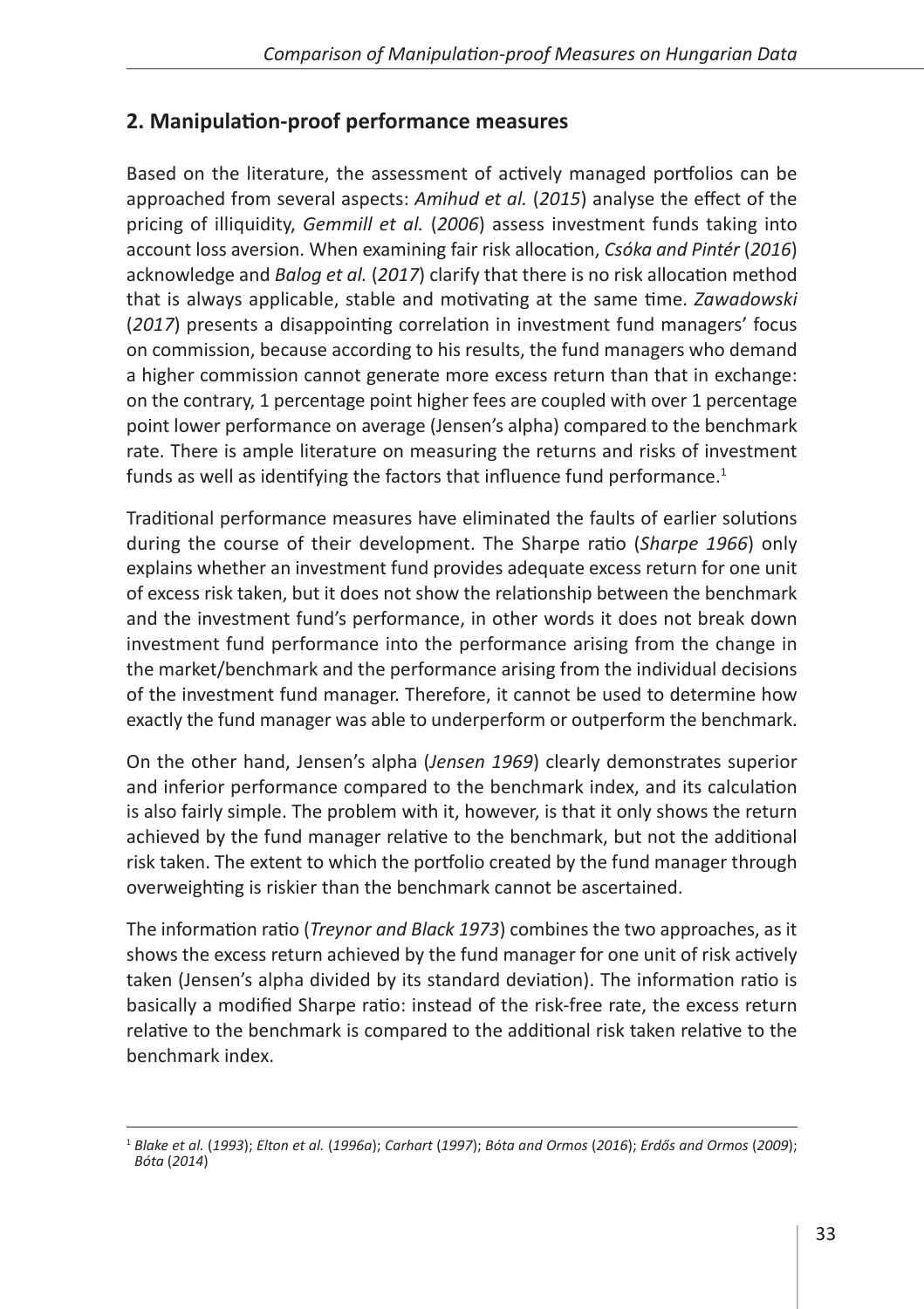However, when assessing absolute return investment funds, the lack of an appropriate benchmark index is a huge problem, as these investment funds do not track clearly and properly defined indices. Instead, they aim to achieve positive returns in all market conditions, coupled with low volatility. The literature offers several approaches to manage this problem. These seek to introduce performance measures that are independent from benchmarks and able to appropriately assess the risk-return combinations even if the return distribution of the investment fund is abnormal. *One possible solution* is to use factors representing investment styles to *calculate a modified information ratio* (*Pojarliev and Levich 2013*). However, using the necessary factors is quite difficult in the case of these investment funds. Another issue is manipulation.2 *The other possible solution* for the problem related to the assessment of absolute return investment funds is *to use manipulation-proof performance measures*.

This article does *not* use the term "manipulation-proof" in the sense of non-manipulability from the Gibbard–Satterthwaite theorem well known in microeconomics.<sup>3</sup> Here, the focus is not on how vulnerable a social choice function is to manipulation. Instead, *what is attempted here is to prevent fund managers from boosting their own performance-based remuneration and bonuses simply by being familiar with the performance measure which is used to assess them*. Fund managers who have no material extra knowledge or information to base their investment decisions on, but are aware of the weaknesses of the measure used for assessing them should not be able to make decisions that do not in fact increase the utility of the investors holding the investment fund but still raise the value of the assessment measure. The goal is to use an assessment system that rewards only those investment decisions that truly enhance the utility of investors, those that can only be made by fund managers who have more information or better skills than the market, and use these to effectively and profitably deviate from the market benchmark portfolio's composition.

It has already been demonstrated that there are trading and reporting techniques that boost the value of traditional performance measures without actually increasing the investors' utility on the risk-return spectrum. These methods can be best illustrated in the case of the Sharpe ratio, because it has a relatively simple structure: it compares the excess return over the risk-free rate to the standard deviation of the portfolio. One possible manipulation is so-called return smoothing, when fund managers report their losses stretched out and averaged out for a longer period, for example by subjectively stating assets that are illiquid, rarely priced and difficult to assess (*Abdulali 2006*). The reported average excess return does not change, but the detected standard deviation declines, and therefore ultimately

<sup>&</sup>lt;sup>2</sup> Abdulali (2006); Bollen and Pool (2009); *Ingersoll et al. (2007*); Qian and Yu (2015)<br><sup>3</sup> See, for example, Mas-Colell et al. (1995) Chapter 23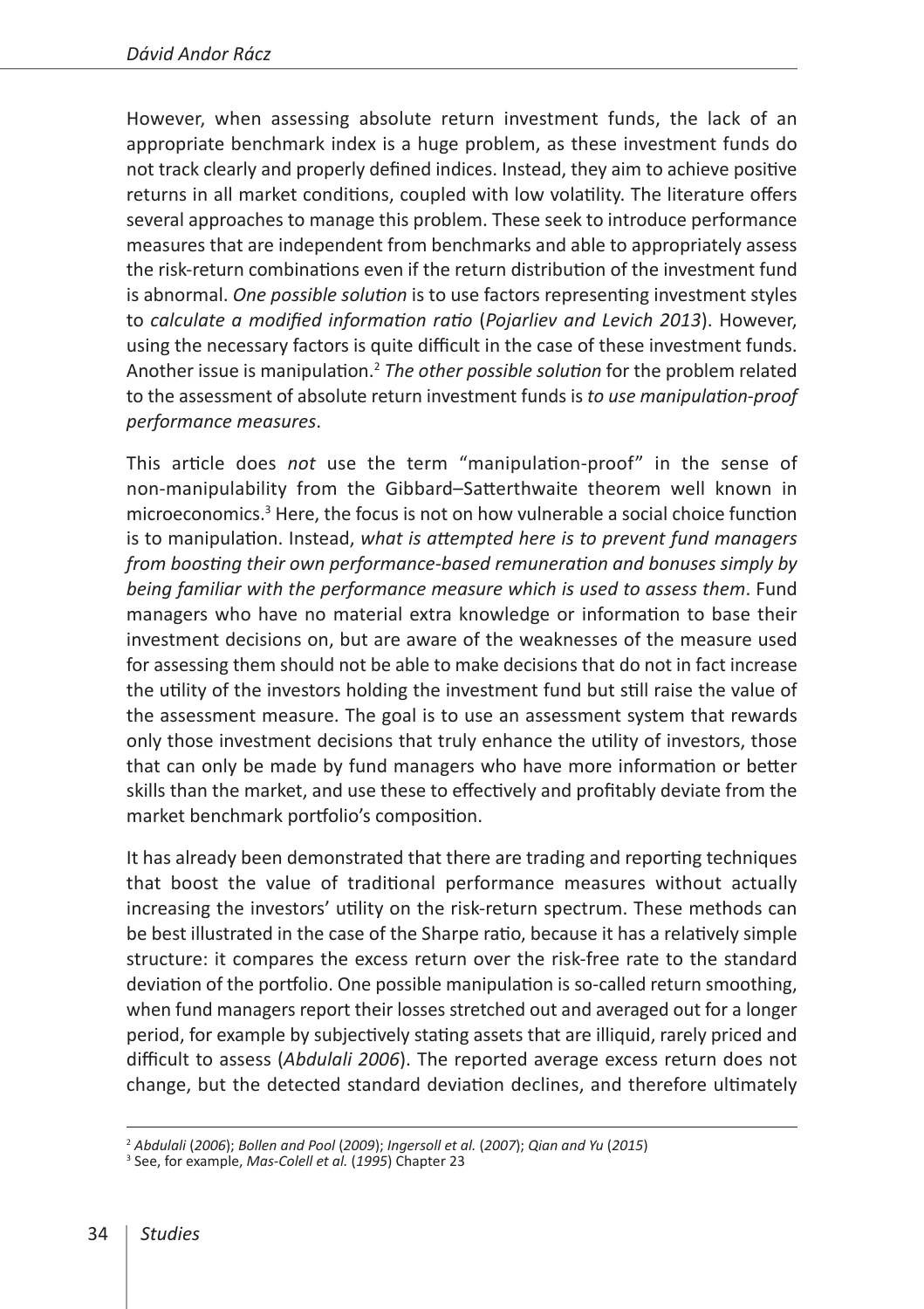the risk-adjusted performance appears to improve. There is also so-called dynamic manipulation when, for example, after a lucky gain at the beginning of the period under review the fund manager protects the profits by resorting to risk-free investments for the remaining period, making the risk-adjusted performance high, since its standard deviation will be close to zero. However, this choice is still suboptimal, and it does not provide the greatest utility to investors, because the fund manager should probably hold some risky assets in the remaining period, too. *Ingersoll et al.* (*2007*) present other investment strategies using options as well, which result in unreasonably high Sharpe ratio values. For example, the fund manager sells an OTM option with 1-month maturity at the beginning of the period, and the money from that as well as the already existing funds are invested in riskfree assets. If the option expires worthless (the probability of this is strictly positive), the fund manager achieves positive returns with zero standard deviation and thus an infinite Sharpe ratio. Due to the positive probability, the expected value of this strategy also generates an infinite Sharpe ratio.

Nevertheless, it was also shown that there may exist properly constructed performance measures that are able to eliminate the above-mentioned problems based on a utility approach. The results of manipulation-proof performance measures cannot be improved by smoothing in the reports, in other words returns reported averaged out, leaving the average return unchanged. Moreover, the value of manipulation-proof performance measures can only be increased by deviating from the market benchmark portfolio by overweighting certain investment elements. These investment decisions are based on fund managers' extra information compared to the market or their ability to create genuine value added, thanks to their timing and selection skills. Another advantage is that these measures' assumptions do not include the normal distribution of returns, and therefore their results are less distorted in the case of a skewed or fat-tailed distribution of returns, in contrast to traditional performance measures that typically assume normal distribution and thus are more sensitive to the distortions caused by the abnormal distributions seen in real life.

Manipulation-proof performance measures are characterised by the following conditions:

- 1) They should generate a single valued score for ranking.
- 2) The score should not depend upon the portfolio's monetary value, only the return percentage.
- 3) Uninformed investors should not achieve a higher estimated score by deviating from the benchmark, however, informed investors should be able to do so by taking advantage of arbitrage opportunities.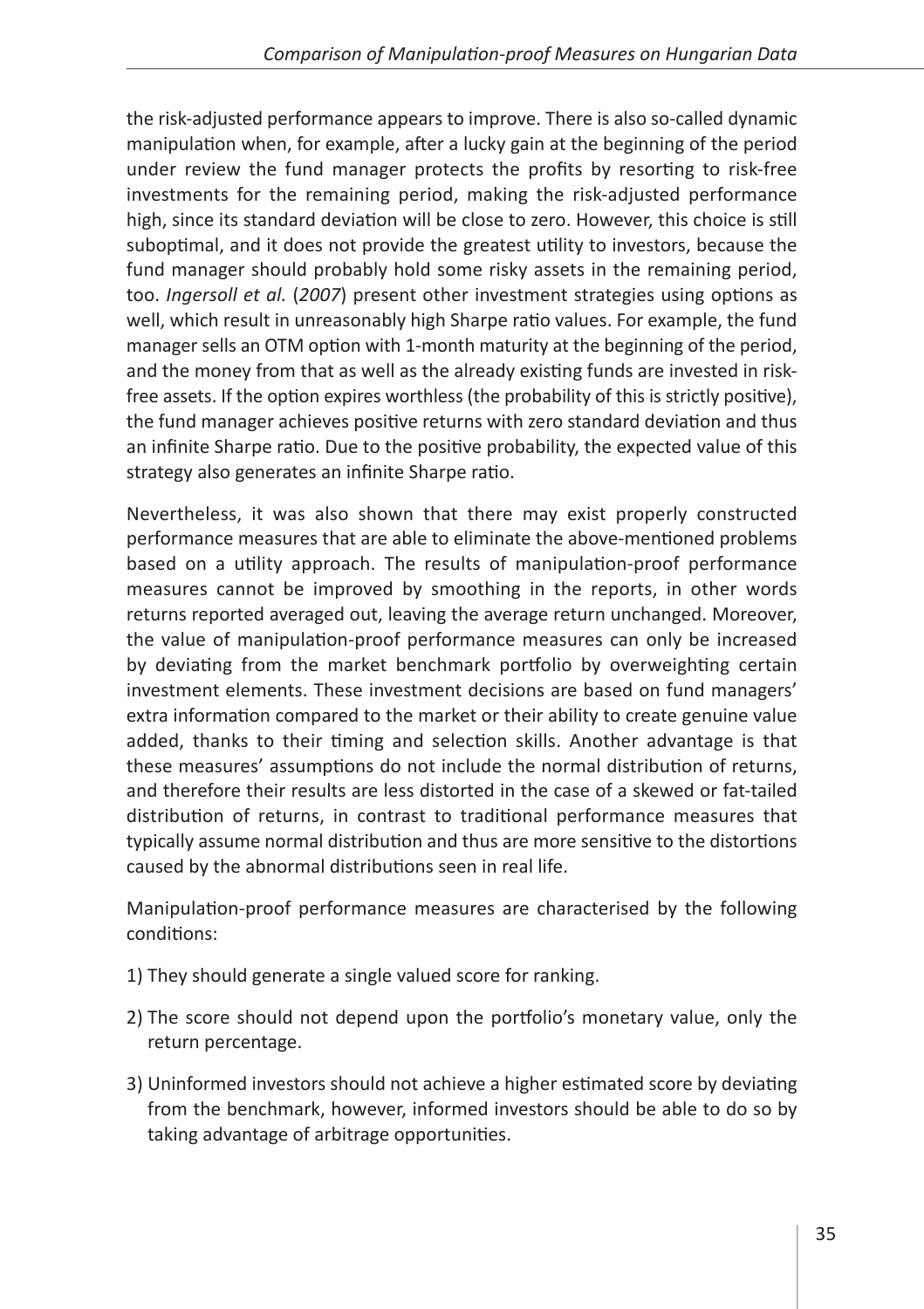4) The measures should be consistent with standard financial market equilibrium conditions.

If any of these conditions is not met, there is at least one way for active portfolio managers to enhance or manipulate their score by using strategies that result in seemingly better risk-return distributions but in reality achieve the higher score without genuine performance and without increasing the utility of investors.

The first condition excludes the measures that only make an incomplete ranking as well as the useless ones that, for example, merely list the returns. The second condition simply states that returns in themselves are sufficient statistics, while monetary gains and losses are not. For instance, the absolute net asset value of the fund cannot be relevant in ranking. Just because one fund has more assets than the other, the former does not necessarily perform better. The third and fourth conditions express that uninformed investors cannot profit by deviating from the benchmark, for example by trying to change the investment fund's score on the observable data, whereas the exploitation of arbitrage opportunities should be reflected in the score. The measure should not be enhanced without value or information added by, for example, using simple return smoothing, the manipulated reporting of averaged returns or completely shifting to risk-free investments after a lucky streak to reduce volatility. At the same time, the measure should detect the investment decisions that genuinely increase utility, and consequently assign higher and higher scores to these results. The authors show that these conditions are fulfilled if the measure is:

- increasing for the returns (monotonic),
- concave,
- time-separable,
- shaped as a power function.

The first condition ensures that the measure acknowledges arbitrage opportunities. The second prevents the achievement of higher scores merely by increasing leverage or adding unpriced risk. In other words, not only the returns but also the risks taken matter. The third condition prevents dynamic or temporal manipulation. The fourth ensures consistency with the financial market equilibrium theory, and the different returns should be taken from different times to replace returns from different outcomes.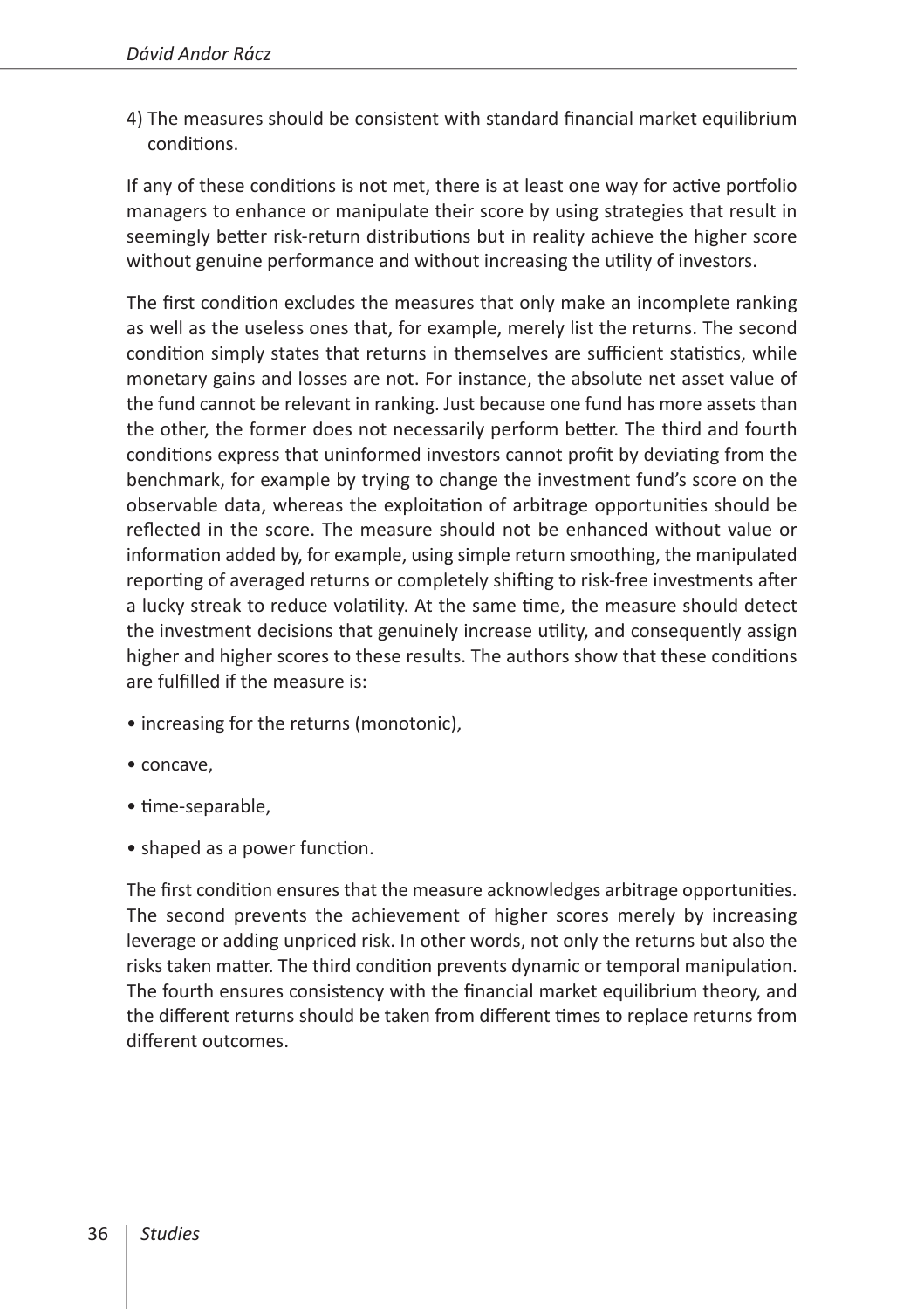The Ingersoll measure, which meets these conditions, is the following (1):

$$
\hat{\Theta} = \frac{1}{(1-\rho)\Delta t} ln \left( \frac{1}{T} \sum_{t=1}^{T} \left[ \frac{1+r_t}{1+r_{ft}} \right]^{1-\rho} \right).
$$
 (1)

where  $\hat{\Theta}$  estimates the risk-adjusted return premium of the investment fund. For a given  $\hat{\Theta}$ , the portfolio's score is the same as the annualised return of a continuously compounded risk-free asset, which is higher than the risk-free rate by the value of  $\ddot{\Theta}$ .  $r<sub>t</sub>$  is the return of the fund,  $r<sub>f</sub>$  is the risk-free rate and  $\rho$  is the relative risk aversion ratio. If  $\rho = 1$ , then measure (1) is not interpretable. If  $\rho > 1$ , then measure (1) usually takes a positive value, since the ratio of  $1 + r_t$  and  $1 + r_{ft}$  is generally greater than 1, and  $1 - \rho$  is negative in the denominator of the first fraction and the exponent, therefore the logarithm is also negative, while the product is positive. And if *ρ < 1*, measure (1) is still expected to take a positive value by the former logic, but in this case  $1 - \rho$  has a positive value in both places, and the logarithm is also positive, just like the product.

The MPPM can also be identified with the benchmark index. For the uninformed investors, the benchmark should be a desirable, ideal investment target with a high score. If the lognormal return of the benchmark is  $1 + r_b$ , then the parameter  $\rho$  is the following:

$$
\frac{\ln \left[E(1+r_b)\right]-\ln(1+r_f)}{\text{Var}\left[\ln(1+r_b)\right]}.
$$

*ρ* usually has a value between 0.2 and 10, according to empirical evidence from the literature. *Arrow* (*1971*) argues that it is around 1, the results of *Szpiro and Outreville* (*1988*) show that it is between 1 and 5, and the average ratio is 2.89. *Layard et al.* (*2008*) also observed values of roughly 1. It is approximately 2 according to the studies by *Friend and Blume* (*1975*) and *Kydland and Prescott* (*1982*). *Gandelman and Hernandez-Murillo* (*2015*) claim that it varies across countries, with a typical value of 1, and even the values of outlier countries are within the 0–3 range.

Both the Ingersoll and the Brown measure used risk aversion factors between 2 and 4. *Ingersoll et al.* (*2007*) justified this by stating that even though according to empirical data it would be theoretically possible to make the calculations with a broader range, the relative risk aversion factor of between 2 and 4 corresponds to portfolios whose leverage is between 1.75 and 0.75. And this range covers most funds to be ranked. The selected Hungarian investment funds exhibit similar values based on the portfolio reports: out of 32 funds 23, or 72 per cent of the funds under review, belong to this range. *Brown et al.* (*2010*) decided to use risk aversion factors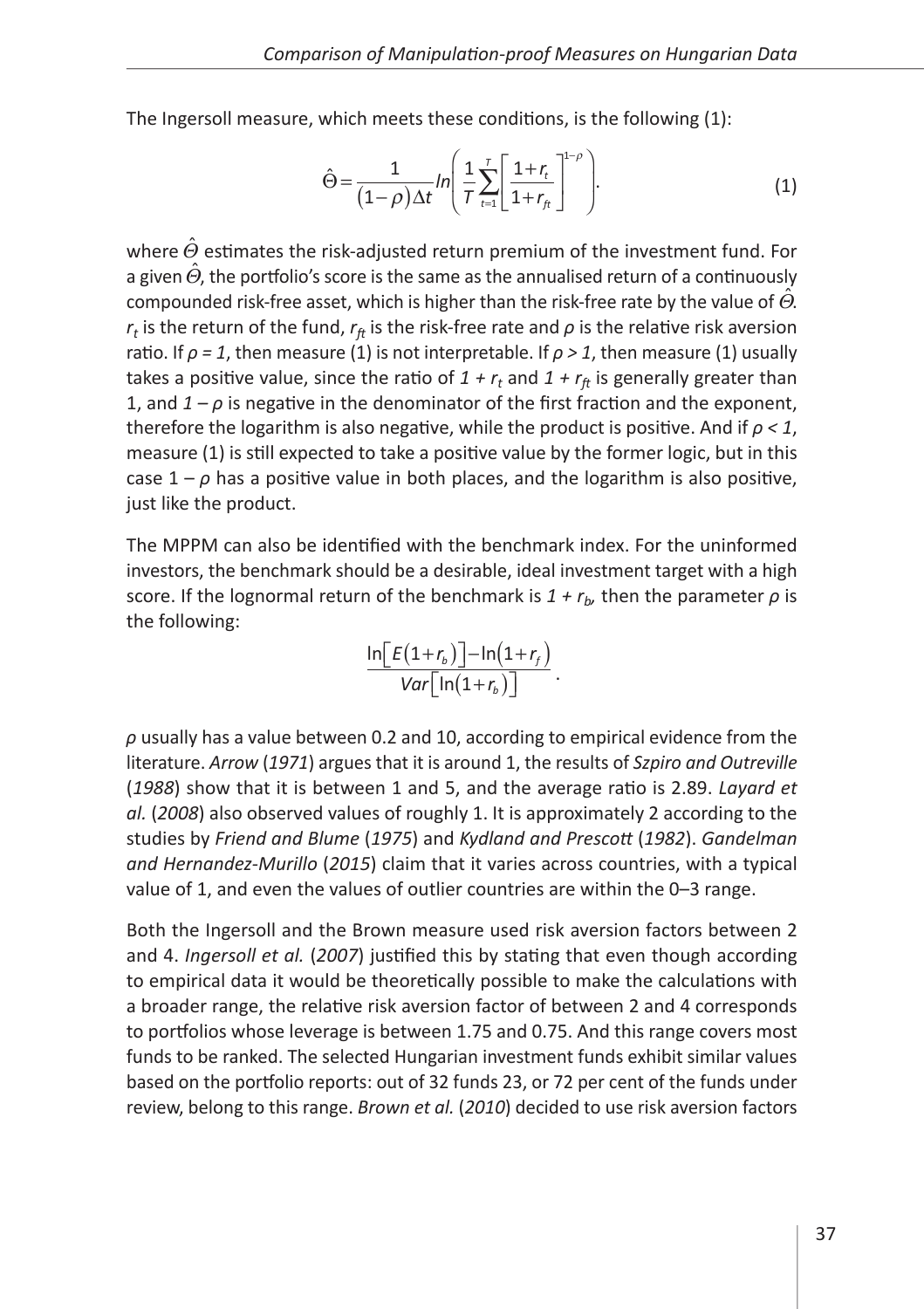between 2 and 4 to facilitate comparability to the results by *Ingersoll et al.* (*2007*). To ensure comparability here as well, risk aversion factors between 2 and 4 are used in the calculations below.

## **3. Detecting manipulated performance and defining the doubt ratio**

According to the Brown formula, the linear approximation of MPPM (1) is:

$$
\hat{\Theta}(\rho) = \frac{1}{\Delta t} \left\{ \overline{x} + \frac{1-\rho}{2} \left(s_x^*\right)^2 \right\},\tag{2}
$$

where  $\bar{x}$  is the average of the excess return and  $(s_x^*)^2 = s_x^2(T-1)/T$  is the variance of the excess return calculated from the sample.

This MPPM version allowed the simple statement of the so-called doubt ratio (DR), which deduces the development of implied risk aversion from the measure values calculated from various risk aversion ratios.

$$
DR = \frac{\hat{\Theta}(2)}{\hat{\Theta}(2) - \hat{\Theta}(3)} + 2 \approx \frac{2\overline{x}}{(s_x^*)^2} + 1
$$
 (3)

An extremely high doubt ratio suggests extreme risk aversion, which is a potential sign of performance manipulation. *Brown et al.* (*2010*) found 34 hedge funds with doubt ratios of over 150 at a 5 per cent significance level, representing 2 per cent of the total sample under review. 80 per cent of these 34 funds were flagged as suspicious by five alternative statistical approaches with respect to return manipulation, so the analysis performed with the doubt ratio is consistent with the other statistical methods indicating manipulation, and an extremely high doubt ratio is a good indicator of potential performance manipulation or return smoothing (see *Table 1*).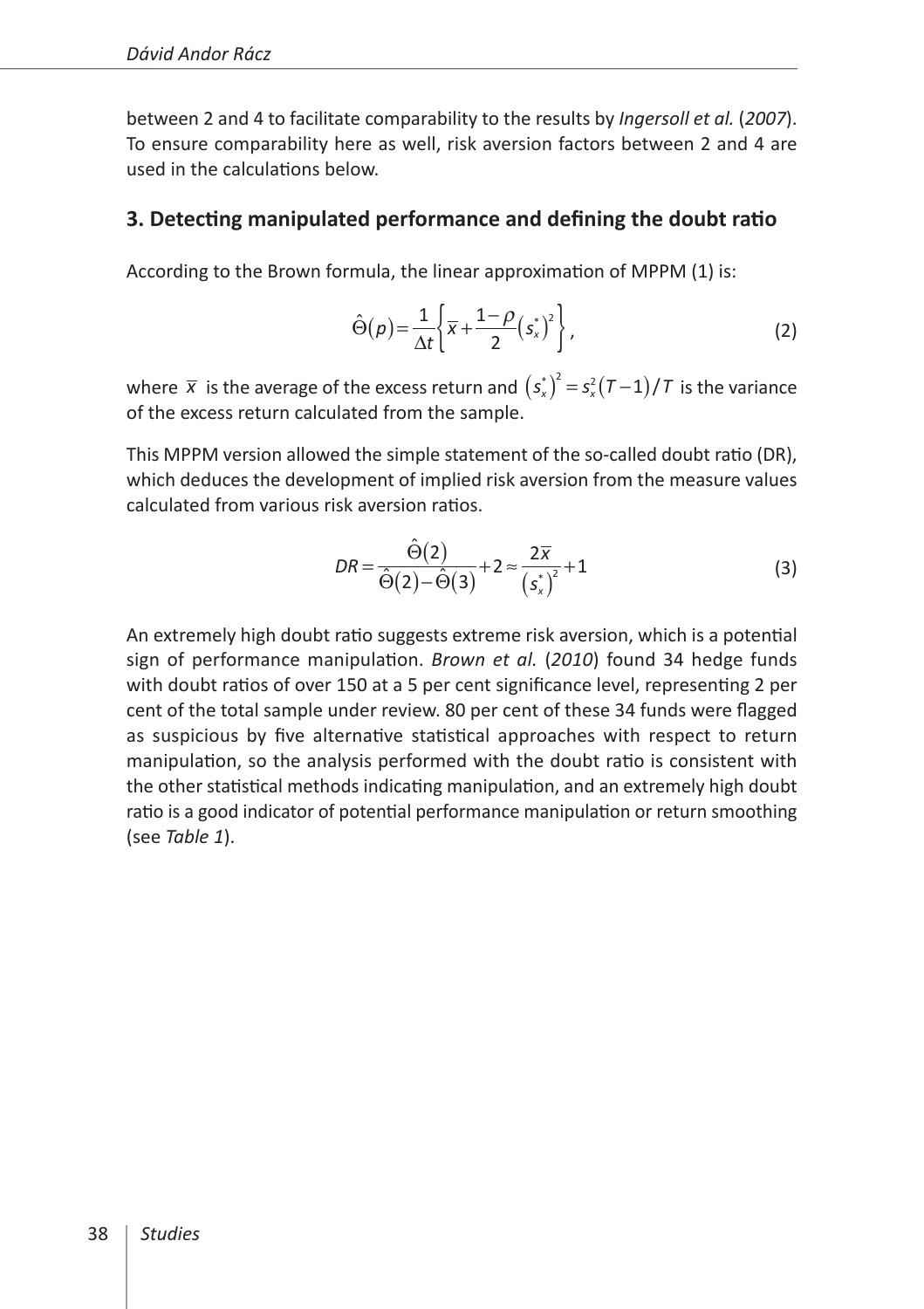| <b>Style</b>            |                | Not detected   |      |                |                | <b>Detected</b> | <b>Total</b> |
|-------------------------|----------------|----------------|------|----------------|----------------|-----------------|--------------|
|                         | $< 1\%$        | < 5%           | %    | $< 1\%$        | < 5%           | %               |              |
| Convertible arbitrage   | $\mathbf{0}$   | $\Omega$       | 0.0% | $\Omega$       | $\Omega$       | 0.0%            | 38           |
| <b>Emerging markets</b> | $\mathbf{1}$   | $\mathbf{1}$   | 1.0% | $\overline{2}$ | $\overline{2}$ | 2.0%            | 98           |
| Equity market neutral   | $\Omega$       | $\Omega$       | 0.0% | 3              | 3              | 4.6%            | 65           |
| Event-driven            | $\mathbf{0}$   | $\overline{2}$ | 1.5% | $\overline{2}$ | 5              | 3.7%            | 135          |
| Fixed-income arbitrage  | $\mathbf{1}$   | $\mathbf{1}$   | 1.8% | $\Omega$       | $\overline{2}$ | 3.6%            | 55           |
| Fund of funds           | $\Omega$       | $\Omega$       | 0.0% | 9              | 11             | 2.1%            | 531          |
| Global macro            | $\Omega$       | $\Omega$       | 0.0% | $\Omega$       | $\Omega$       | 0.0%            | 53           |
| Long/short equity hedge | $\mathbf{1}$   | $\mathbf{1}$   | 0.2% | $\Omega$       | $\mathbf{1}$   | 0.2%            | 489          |
| Managed futures         | $\Omega$       | $\Omega$       | 0.0% | $\Omega$       | $\Omega$       | 0.0%            | 125          |
| Multi-strategy          | $\mathbf{1}$   | $\overline{2}$ | 1.7% | $\mathbf{1}$   | 3              | 2.5%            | 121          |
| Total                   | $\overline{4}$ | $\overline{7}$ | 0.4% | 17             | 27             | 1.6%            | 1710         |

# **4. Calculating MPPM and the doubt ratio on return data of Hungarian absolute return investment funds**

The MPPM and doubt ratio values calculated with the two different methods are compared here using data on absolute return funds traded in Hungary and denominated in HUF. 32 investment funds listed in *Table 2* were picked for the analysis that are in the category of absolute return investment funds, denominated in HUF, public, open-end, and whose return data for the analysis period between 28 April 2010 and 27 April 2017 were available on the website of the Association of Hungarian Investment Fund and Asset Management Companies (BAMOSZ) at the time when the data were downloaded, comprising a total of 56,832 daily returns. When choosing the analysis period, it was crucial that the sample cover a period without structural breaks and contain funds traded continuously until the date of download to ensure consistent comparisons. Since the analysis seeks to compare the Ingersoll and the Brown approach and not to measure the overall market performance in the segment of absolute return investment funds, any potential survivorship bias (the bias or overestimation of measured performance arising from the fact that only those funds are examined that operated from the beginning to the end of the period under review, so the results are not adjusted downwards by the poor performance of the funds that ceased operating in the meantime, *Elton et al. 1996b*) probably has a negligible effect on the comparison of the two methods on the sample.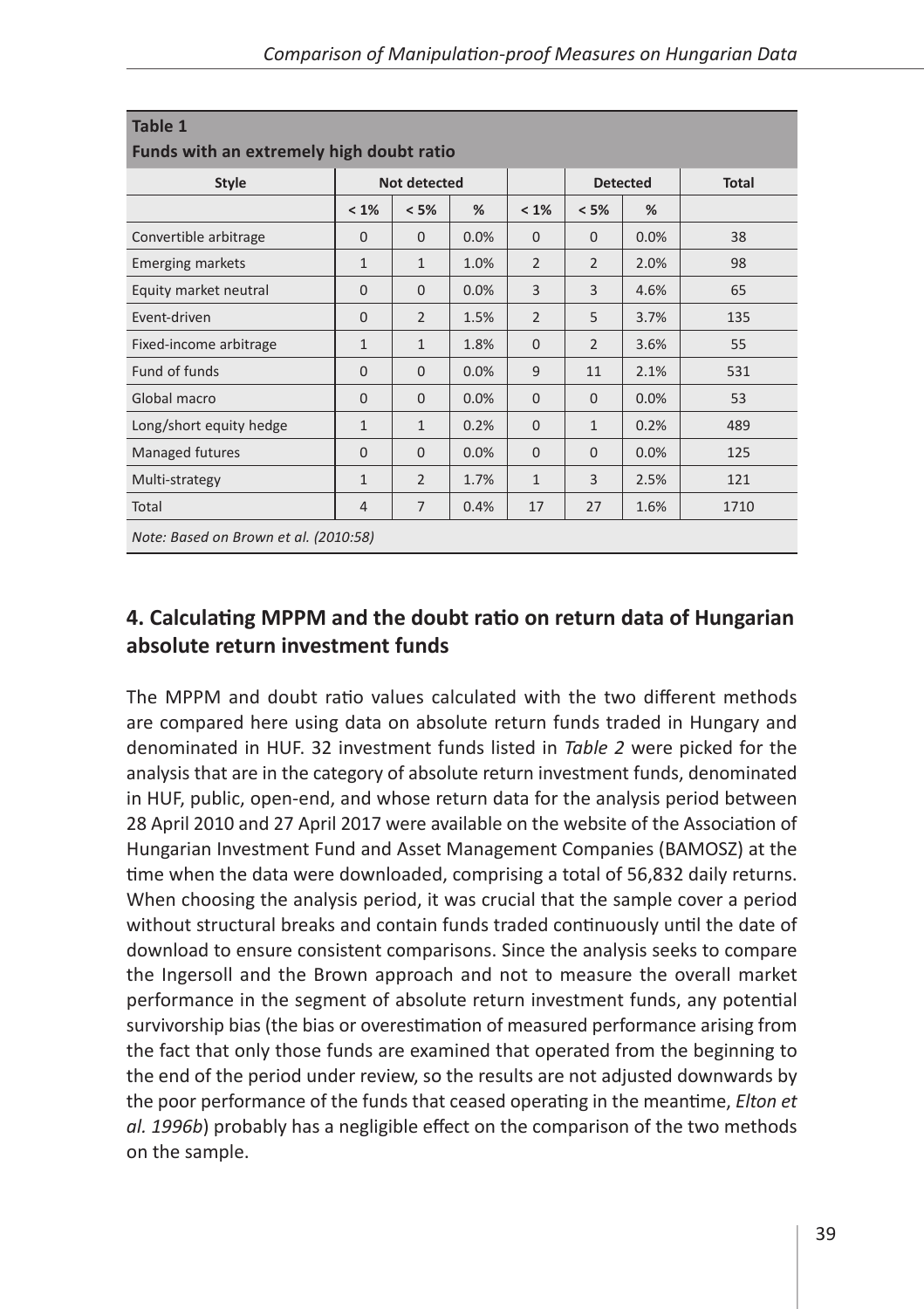| <b>Table 2</b> | The selected absolute return funds                                                         |                          |
|----------------|--------------------------------------------------------------------------------------------|--------------------------|
| No.            | Name of fund                                                                               | <b>ISIN code of fund</b> |
| $\mathbf{1}$   | Aberdeen Diversified Growth Fund of Funds Class "B"                                        | HU0000704549             |
| $\overline{2}$ | Aberdeen Diversified Growth Fund of Funds Class "I"                                        | HU0000704556             |
| 3              | Aegon Alfa Absolute Return Investment Fund                                                 | HU0000703970             |
| 4              | <b>AEGON MoneyMaxx Expressz</b>                                                            | HU0000703145             |
| 5              | Aegon ÓzonMaxx Total Return Investment Fund                                                | HU0000705157             |
| 6              | AEGON Smart Money Investment Fund of Funds                                                 | HU0000708169             |
| 7              | <b>Budapest Control Total Return Derivatives Fund</b>                                      | HU0000702741             |
| 8              | Citadella Derivative Investment Fund                                                       | HU0000707948             |
| 9              | Concorde Columbus Global Value Derivative Investment Fund                                  | HU0000705702             |
| 10             | Concorde PB2 Fund of Funds                                                                 | HU0000704705             |
| 11             | Concorde Rubicon Derivative Investment Fund                                                | HU0000707252             |
| 12             | Concorde VM Absolute Derivative Investment Fund                                            | HU0000703749             |
| 13             | Erste DPM Open-ended Alternative Fund of Funds                                             | HU0000705314             |
| 14             | Erste Multistrategy Absolute Return Fund of Funds                                          | HU0000705322             |
| 15             | Generali IPO Absolute Return Fund                                                          | HU0000706791             |
| 16             | Generali Spirit Absolute Derivative Fund                                                   | HU0000706833             |
| 17             | Generali Titanium Total Return Fund                                                        | HU0000706817             |
| 18             | OTP Absolute Return Open-ended Derivative Fund                                             | HU0000704457             |
| 19             | <b>OTP EMDA Derivative Fund</b>                                                            | HU0000706361             |
| 20             | OTP G10 Euro Derivative Fund                                                               | HU0000706221             |
| 21             | OTP Supra Derivative Investment Fund                                                       | HU0000706379             |
| 22             | OTP New Europe Open-ended Securities Fund                                                  | HU0000705827             |
| 23             | Platina Alfa Derivative Investment Fund                                                    | HU0000704648             |
| 24             | Platina Beta Derivative Investment Fund                                                    | HU0000704655             |
| 25             | Platina Delta Derivative Investment Fund                                                   | HU0000704671             |
| 26             | Platina Gamma Derivative Investment Fund                                                   | HU0000704663             |
| 27             | Platina Pi Derivative Investment Fund                                                      | HU0000704689             |
| 28             | Raiffeisen Hozam Premium Derivative Fund                                                   | HU0000703699             |
| 29             | Raiffeisen Index Premium Derivative Fund                                                   | HU0000703707             |
| 30             | Raiffeisen Private Pannonia Fund of Funds                                                  | HU0000705231             |
| 31             | Sovereign PB Derivatives Fund                                                              | HU0000707732             |
| 32             | Takarek Total Return Investment Fund                                                       | HU0000707997             |
|                | Note: On 11 September 2017 Concorde Asset Management was renamed to HOLD Asset Management. |                          |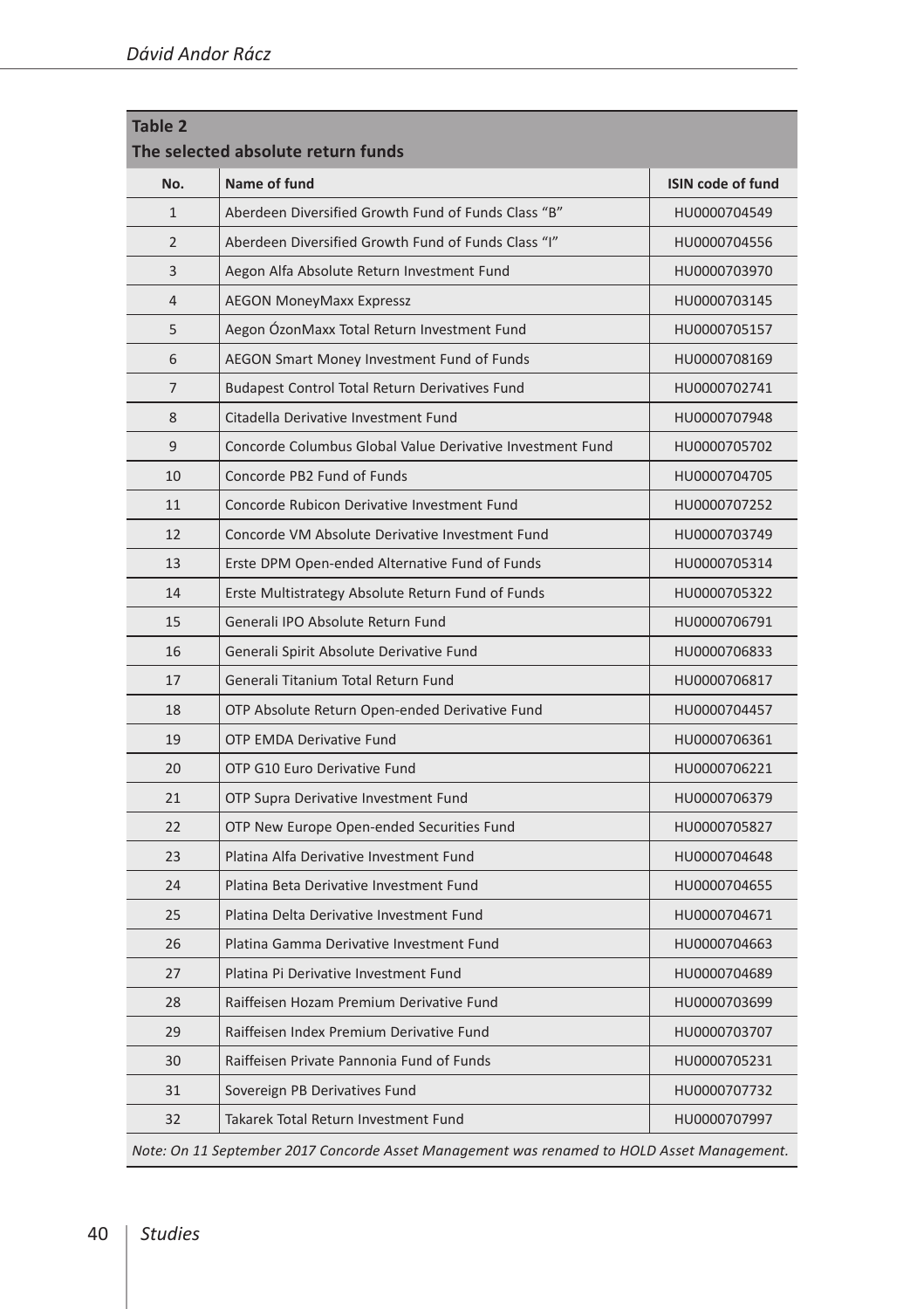#### **4.1. Treatment of the risk-free rate**

The risk-free rate used was the 12-month benchmark rate of the Government Debt Management Agency, because the return on these short-term government securities is risk-free and it also accurately reflects the major changes of the risk-free rate in the period under review. The MPPM was calculated taking into account the monthly changes in the 12-month benchmark rate. To calculate the daily continuously compounded risk-free rate for the given period, one has to take the value of the relevant monthly risk-free rate and transform with the logarithmic function the nominal annual return shown in the Government Debt Management Agency's database with effective return calculation, then prorate it from the annualised return to daily return, for 250 trading days, using the following formula:

$$
r_{ft(continuous)} = \frac{\ln\left(\frac{100+R_{ft}}{100}\right)}{250} \tag{4}
$$

#### **4.2. Treatment of the fund returns**

The daily log returns can be determined by downloading the daily unit price data from the BAMOSZ website and using the following formula:

$$
r_t = \ln\left(\frac{P_t}{P_{t-1}}\right). \tag{5}
$$

#### **4.3. Determining MPPM values with the Ingersoll formula**

The Ingersoll MPPM values need to be determined for *ρ = 2*, *ρ = 3* and *ρ = 4*. In all three cases, first the return premium from the given period over the risk-free rate should be raised to the power of  $1 - \rho$  to adjust the return ratio by the risk:

Risk adjusted return premium = 
$$
\left(\frac{1+r_t}{1+r_{ft}}\right)^{1-\rho}
$$
, (6)

then the log of the average risk-adjusted return premium calculated for the whole period is divided by *1 – ρ*:

$$
\frac{1}{(1-\rho)}\ln\left(\frac{1}{T}\sum_{t=1}^{T}Risk \text{ adjusted return premium}_{t}\right).
$$
 (7)

Finally, the value of  $\ddot{\Theta}$  calculated for the daily returns is annualised by multiplying it for 250 trading days.

$$
\hat{\Theta}_{\text{Ingersoll}} = \frac{1}{\Delta t} \hat{\Theta}_{\text{daily}} \,. \tag{8}
$$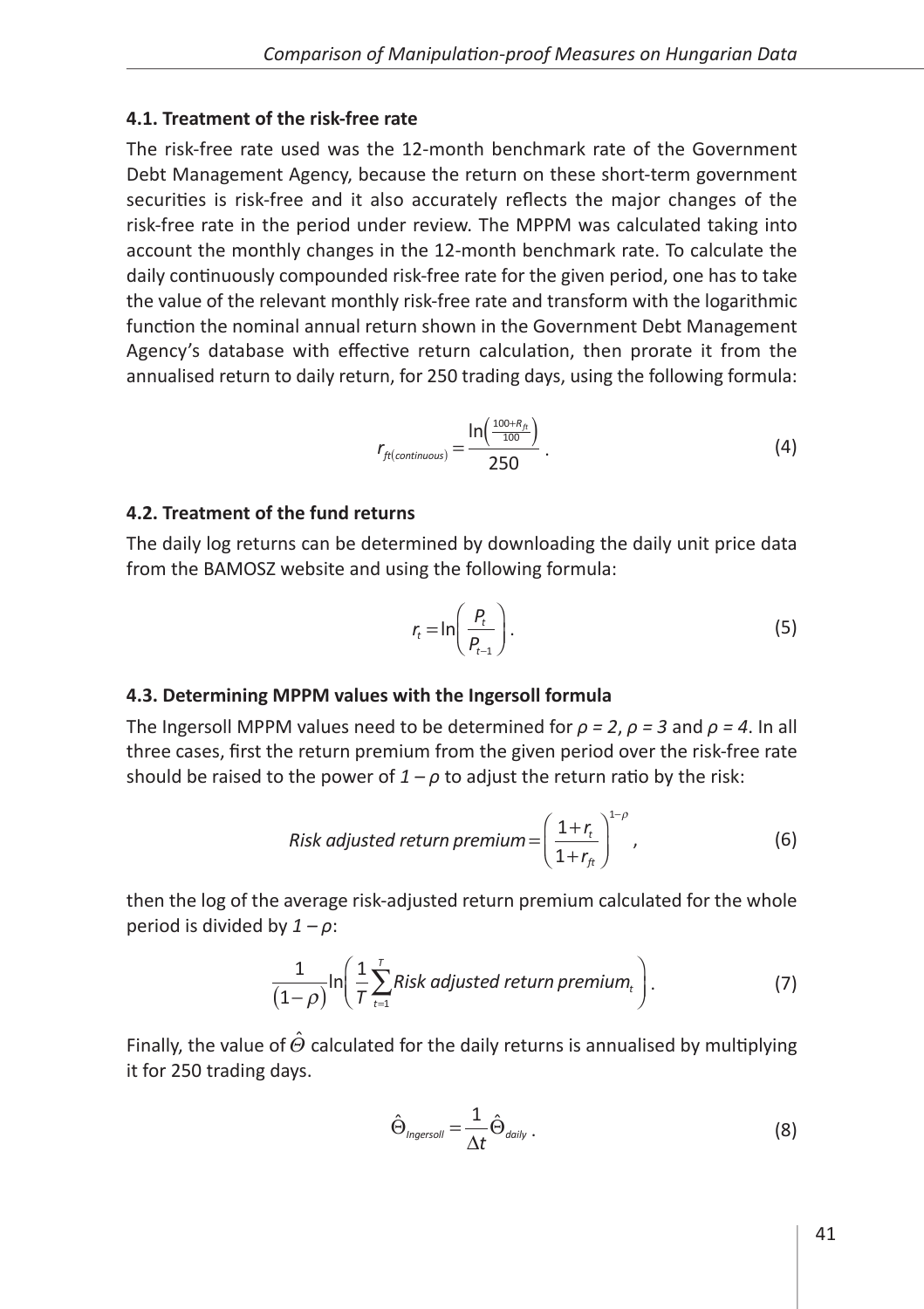$\Theta$  estimates the risk-adjusted return premium of the investment fund. In other words, a given  $\Theta$  is the portfolio's score that equals the continuously compounded and annualised return of a risk-free asset, exceeding the risk-free rate by  $\Theta$ .

#### **4.4. Determining MPPM values with the Brown formula**

In the Brown approach, the MPPM can be stated as the difference between the average excess return and the variance of the excess return calculated from the sample, where the coefficient of the variance is (*1 – ρ*)/2.

Thus, to calculate the Brown MPPM, one first needs to calculate the average excess return by taking the log of the ratio of the daily return of the investment fund and the risk-free rate for each day:

$$
Return premium = \ln\left(\frac{1+r_t}{1+r_t}\right),\tag{9}
$$

then their average is calculated for the whole period:

$$
\overline{x} = \frac{1}{T} \sum_{t=1}^{T} Return\ premium_t
$$
 (10)

In the Brown approach, the other building block is the calculation of the variance of the excess return calculated from the sample.

Finally, the difference between the two values is calculated for the three *ρ*'s (2, 3 and 4), where the coefficient of variation is  $(1 - \rho)/2$ . The daily  $\Theta$  value derived in this manner is prorated for annualised return by multiplying it by 250 trading days.

$$
\hat{\Theta}_{\text{Brown}} = \frac{1}{\Delta t} \hat{\Theta}_{\text{daily}} \tag{11}
$$

#### **4.5. Comparison of the Ingersoll and Brown MPPM values and rankings**

This is one of the first studies to compare the MPPM values calculated with the Ingersoll and the Brown formula. Very similar results were derived for the MPPM with respect to both the value of the measure and the ranking (*Table 3*, where, for example, "MPPM(3)" in the Ingersoll section means the MPPM value calculated with the Ingersoll formula and a risk aversion factor of 3, while "MPPM(3) rank" means the ranking of the fund calculated with the same formula). In quantifiable terms, this means that correlation is 1 for the MPPM values with a risk aversion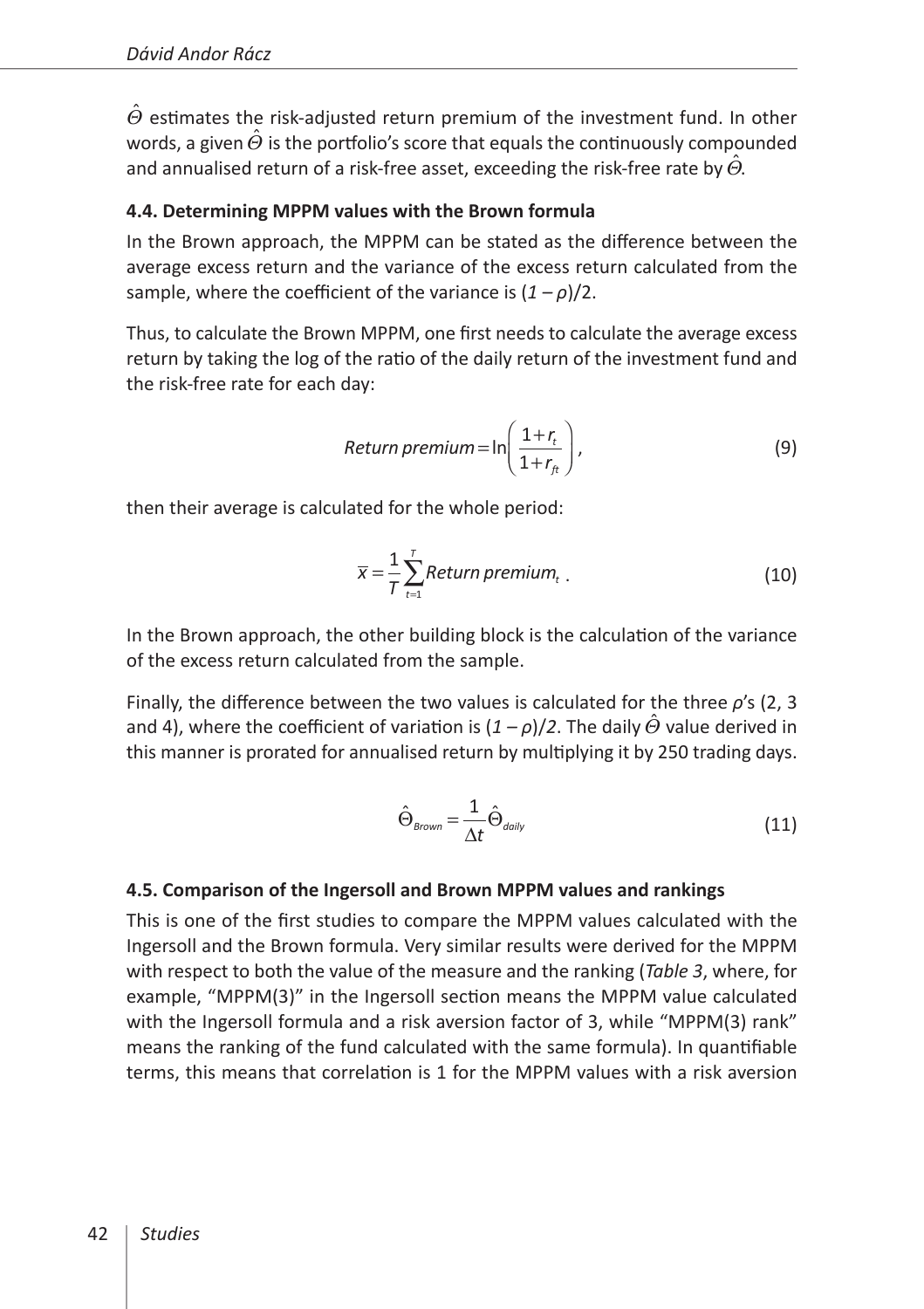factor of 2, and around 0.9999 even with a parameter of 3 or 4. And the rank correlation takes a value of 1 even with a risk aversion factor of 2 or 4, exhibiting full consistency, while it is 0.9996 with a factor of 3, exhibiting almost full consistency, which means that out of the 32 funds under review, 30 received the same ranking calculated with the two approaches, and only two funds switch ranks. Out of the 96 cases of the MPPM ranking of the 32 funds calculated with 3 different risk aversion factors, there were only 2 differences: therefore, consistency is 97.92 per cent for the two methods.

The percentage differences of the MPPM values derived from the two calculation methods are usually below 1 per cent (See *Table 3* under "Ingersoll-Brown Δ%"). In the case of the OTP EMDA fund, there is a difference of 79.9 per cent with a risk aversion of 4, which is the greatest percentage difference, but this does not alter the ranking. This is partly because the MPPM values are very close to 0 (Ingersoll MPPM –0.0003, Brown MPPM –0.0005), thus the relatively small change in absolute value (the value of +0.0002 seen in the "Ingersoll-Brown Δ" section of *Table 3* under MPPM(4)) means a large percentage change between the two calculation methods. On the other hand, compared to the relatively small change in absolute value, the MPPM value of the next-ranked investment fund is sufficiently far away.

When changing from the Ingersoll to the Brown formula and using a risk aversion factor of 3, the OTP Supra fund sticks out and switches places with the Concorde Columbus fund. While the Concorde Columbus values calculated with the two methods are identical to six decimal places for all risk aversion factors, in the case of the OTP Supra, the MPPM value increases by 2.66 per cent with a risk aversion factor of 3 when the Brown approach is used, which is the second greatest difference in absolute terms (0.0013). The change in the OTP Supra fund's MPPM that also influences ranking is attributable to the fact that while this fund generates the second largest returns, and the standard deviation of its returns is the fourth greatest, based on the results, the Brown linear approximation of the MPPM penalises risk less than the Ingersoll approach. The switched ranking of the two funds is also due to the fact that with a risk aversion factor of 3 there is a relatively large difference between the two approaches in absolute terms, and compared to that the difference between the MPPM values of the two funds is relatively small.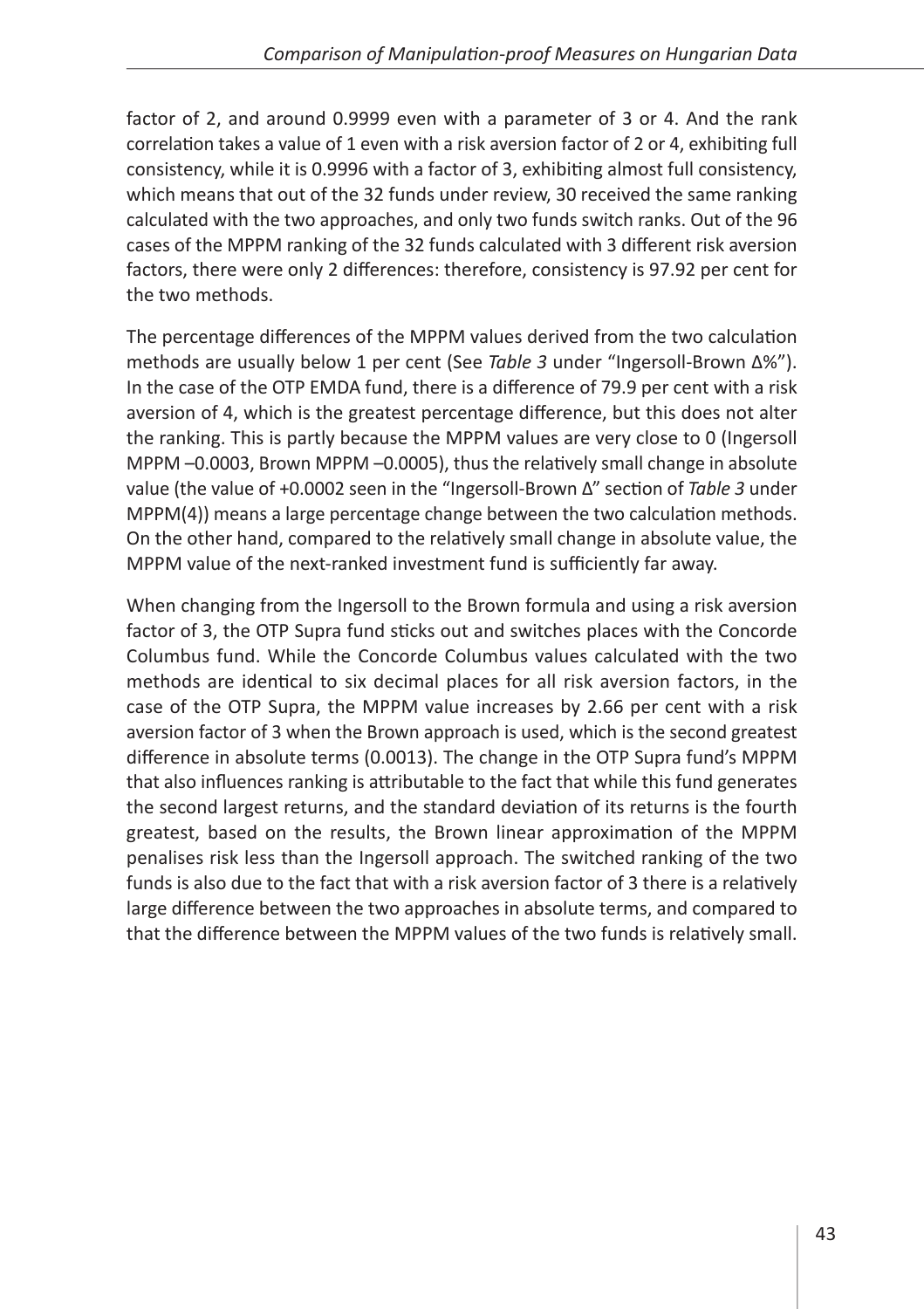| <b>Table 3</b><br>Comparison of the Ingersoll and Brown MPPM values and rankings |                             |                                           |                           |                            |
|----------------------------------------------------------------------------------|-----------------------------|-------------------------------------------|---------------------------|----------------------------|
|                                                                                  | Concorde<br><b>Columbus</b> | <b>Sovereign PB</b><br><b>Derivatives</b> | <b>OTP</b><br><b>EMDA</b> | <b>OTP</b><br><b>Supra</b> |
| Ingersoll                                                                        |                             |                                           |                           |                            |
| MPPM(2)                                                                          | 0.0500                      | $-0.0523$                                 | 0.0435                    | 0.0612                     |
| MPPM(3)                                                                          | 0.0486                      | $-0.0544$                                 | 0.0216                    | 0.0475                     |
| MPPM(4)                                                                          | 0.0472                      | $-0.0566$                                 | $-0.0003$                 | 0.0330                     |
| MPPM(2) rank                                                                     | 6                           | 32                                        | 8                         | $\overline{2}$             |
| MPPM(3) rank                                                                     | $\overline{5}$              | 31                                        | 10                        | $6\overline{6}$            |
| MPPM(4) rank                                                                     | 5                           | 31                                        | 16                        | $\overline{7}$             |
| <b>Brown</b>                                                                     |                             |                                           |                           |                            |
| MPPM(2)                                                                          | 0.0500                      | $-0.0523$                                 | 0.0435                    | 0.0615                     |
| MPPM(3)                                                                          | 0.0486                      | $-0.0542$                                 | 0.0215                    | 0.0488                     |
| MPPM(4)                                                                          | 0.0472                      | $-0.0561$                                 | $-0.0005$                 | 0.0361                     |
| MPPM(2) rank                                                                     | 6                           | 32                                        | 8                         | $\overline{2}$             |
| MPPM(3) rank                                                                     | $6\overline{6}$             | 31                                        | 10                        | $\overline{5}$             |
| MPPM(4) rank                                                                     | 5                           | 31                                        | 16                        | $\overline{7}$             |
| Ingersoll-Brown A                                                                |                             |                                           |                           |                            |
| MPPM(2)                                                                          | 8.10673E-07                 | $-5.02266E - 05$                          | 3.8088E-05                | $-0.000291847$             |
| MPPM(3)                                                                          | 1.65408E-06                 | $-0.0002099$                              | 0.000122                  | $-0.001266$                |
| MPPM(4)                                                                          | 2.51586E-06                 | $-0.0004900$                              | 0.000243                  | $-0.003065$                |
| MPPM(2) rank                                                                     | 0                           | $\mathbf{0}$                              | 0                         | $\mathbf{0}$               |
| MPPM(3) rank                                                                     | $-1$                        | $\overline{0}$                            | $\overline{0}$            | $\overline{1}$             |
| MPPM(4) rank                                                                     | $\mathbf 0$                 | $\overline{0}$                            | 0                         | $\mathbf{0}$               |
| Ingersoll-Brown Δ%                                                               |                             |                                           |                           |                            |
| MPPM(2)                                                                          | 0.0016                      | 0.0960                                    | 0.0875                    | $-0.4768$                  |
| MPPM(3)                                                                          | 0.0034                      | 0.3860                                    | 0.5642                    | $-2.6627$                  |
| MPPM(4)                                                                          | 0.0053                      | 0.8663                                    | $-79.92$                  | $-9.2836$                  |

*Note: In the table, yellow denotes the cases where the rankings were switched when calculated with the Ingersoll and the Brown approach, while orange denotes the cases where the MPPM values differed substantially between the two methods (either in absolute value or relatively).*

#### **4.6. Comparison of the doubt ratio values calculated from the Ingersoll and the Brown MPPM and the Brown approximation**

Until now, the doubt ratio has never been calculated in practice with the Ingersoll and the Brown formula to compare the results. The doubt ratio can be determined based on *Brown et al.* (*2010*) (3) by comparing the MPPM values calculated with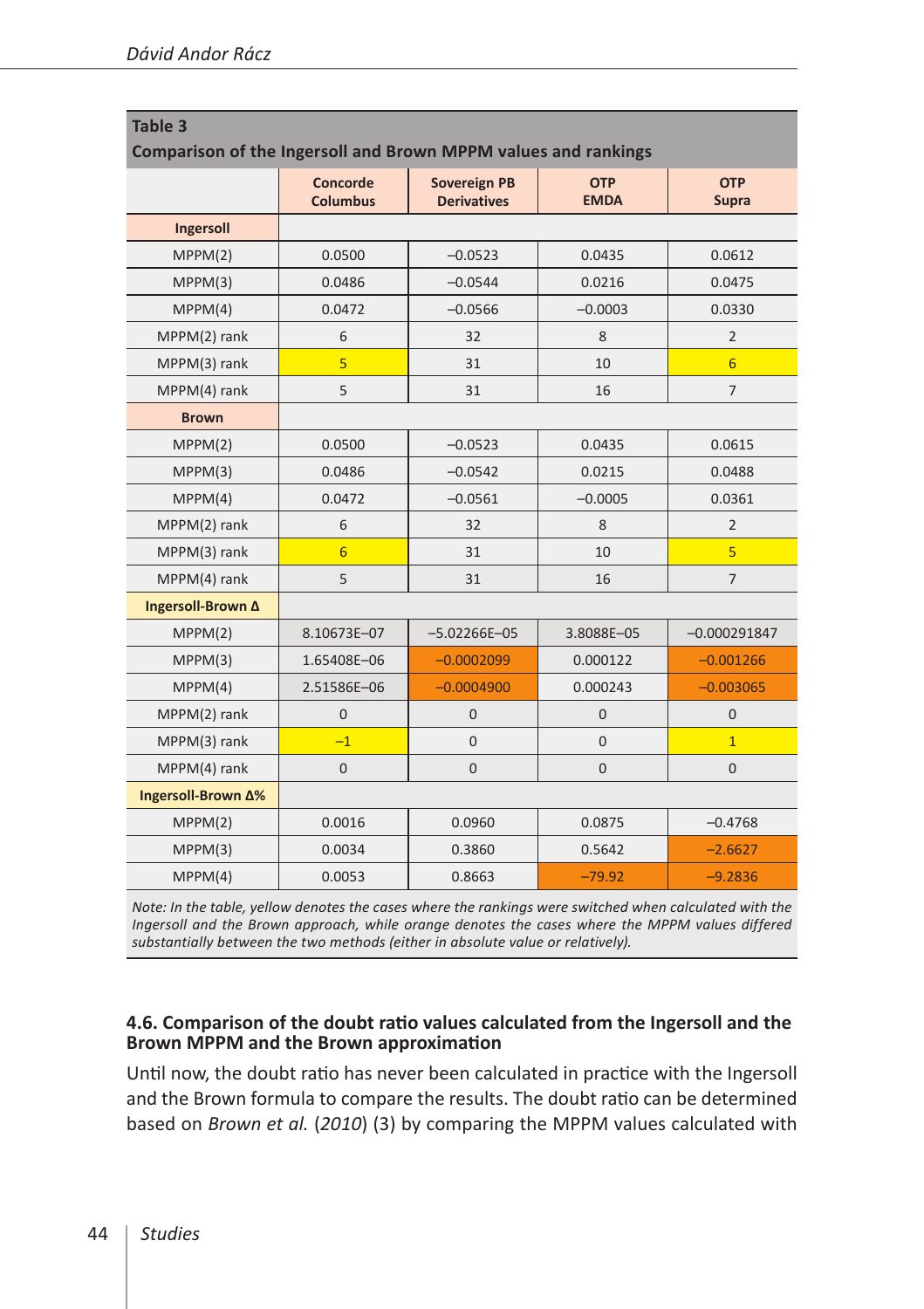different risk aversion ratios and estimating the value of the implied risk aversion ratio. Based on the Ingersoll MPPM<sup>4</sup> values, the formula is as follows:

$$
DR = \frac{\hat{\Theta}_{\text{Ingersoll}}(2)}{\hat{\Theta}_{\text{Ingersoll}}(2) - \hat{\Theta}_{\text{Ingersoll}}(3)} + 2
$$
\n(12)

Based on the Brown MPPM<sup>5</sup> values, the formula is modified as follows:

$$
DR = \frac{\hat{\Theta}_{\text{Brown}}(2)}{\hat{\Theta}_{\text{Brown}}(2) - \hat{\Theta}_{\text{Brown}}(3)} + 2
$$
\n(13)

According to the Brown approximation, the doubt ratio can also be calculated as the ratio of the average excess return and the variance of the excess return calculated from the sample:

$$
DR \approx \frac{2\overline{x}}{\left(s_x^*\right)^2} + 1\tag{14}
$$

The doubt ratio value is practically almost identical when calculated using the formula based on the Brown MPPM or the Brown approximation (to 13 decimal places); thus, the calculated ranking is also identical, and rank correlation and correlation take a value of 1, exhibiting full consistency. When calculating from the Ingersoll or the Brown MPPM (or using the Brown approximation), very similar results are obtained: the correlation and the rank correlation are 0.999. The doubt ratio ranking is identical with all three calculation methods in 29 cases out of the 32 investment funds under review, representing 90.6 per cent of the funds.

Only two funds exhibited major differences in the doubt ratio values calculated with the Ingersoll and the Brown MPPM (and the Brown approximation) (*Table 4* "DR(Ingersoll)-DR(Brown) Δ" and "DR(Ingersoll)-DR(Brown approximation) Δ"): OTP Supra and Sovereign PB Derivatives. The different values cause a change in ranking in only the latter case (*Table 4* "DR(Ingersoll)-DR(Brown) rankingΔ"). The 5.65 per cent change in the case of the OTP Supra fund is relatively small in absolute terms, and the subsequent doubt ratio value is sufficiently far away. However, the Sovereign PB Derivatives Fund is ranked two places lower in the Brown ranking than in the Ingersoll ranking, whereas the Raiffeisen Hozamprémium és Raiffeisen Indexprémium values that precede it are hardly modified, and there was no change in their relative ranking either. The change in ranking is ultimately caused by the major drop in value (–8.97 per cent) in the Sovereign PB Derivatives Fund, and the fact that the subsequent funds' doubt ratio values are close enough to

<sup>4</sup> See formula (1).

 $5$  See formula  $(2)$ .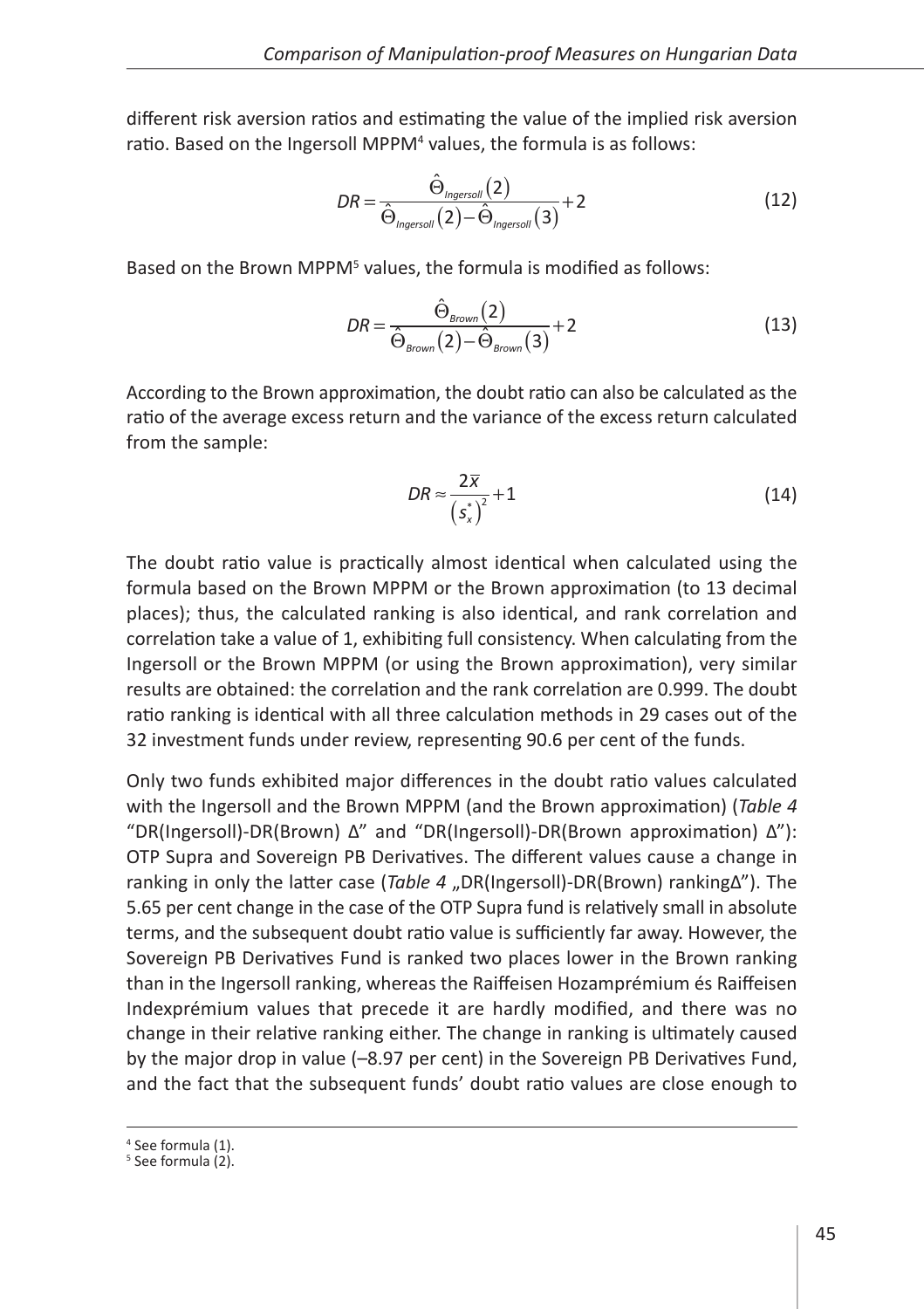enable a change in rankings. This fund exhibited the third largest MPPM change in absolute value and the fourth largest percentage change with a risk aversion factor of 3 when calculated with the Brown approach compared to the Ingersoll version (0.386 per cent), and the results show that the MPPM difference was magnified when transferred to the doubt ratio values (8.97 per cent).

#### **4.7. Comparison of the Ingersoll and the Brown method based on practical applicability and the complexity of their implementation, proposal for the preferred method**

The calculations showed the applicability and the difficulty of implementation as well as practical aspects of the differences between the methods in the case of 32 Hungarian absolute return investment funds.

With respect to MPPM calculation, there is no major difference between the two approaches as regards difficulty or the necessary calculation steps. While the Ingersoll formula takes the average of the *risk-adjusted return premia* in the period, and then adjusts it with a logarithm and the risk aversion factor, the Brown approach calculates using the simple difference of the average *excess returns* in the period and the variance, where the risk aversion factor is included as the coefficient of variation. So the Brown approach uses an additional step when calculating the variance of excess returns, and this facilitates the better understanding of the logic behind the MPPM structure by quantifying risk. Since the Brown MPPM is a linear approximation of the more accurate Ingersoll MPPM, and according to the calculations there are differences between the two methods that influence ranking, the Ingersoll approach should be used to calculate MPPM. The calculation of the Brown MPPM or the steps necessary for that are recommended if the analysis also seeks to find out the average and standard deviation of excess return to ensure the better understanding of the correlations.

The calculation of the doubt ratio includes the same steps using both the Ingersoll and the Brown MPPM values (or the Brown approach to the doubt ratio); therefore, they require exactly the same effort. Taking into account the observed inaccuracy of the Brown MPPM formula arising from the linear approach, the doubt ratio can be more accurately calculated from the Ingersoll MPPM, and therefore the use of the latter is recommended.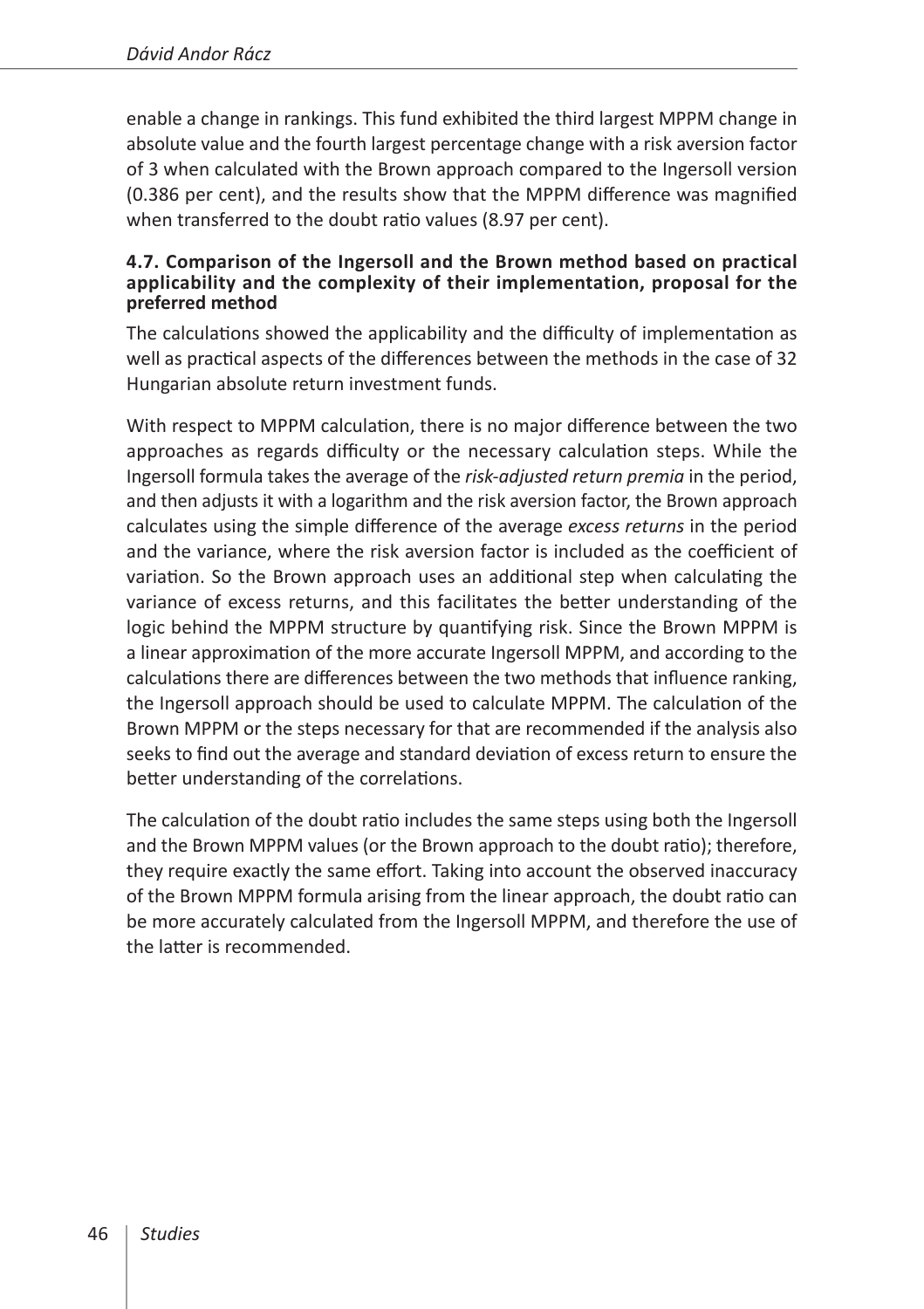| Table 4                                                                                                                                                                                                                                                                                                                                                                                                                                         |                      |                                    |             |                |                             |                             |
|-------------------------------------------------------------------------------------------------------------------------------------------------------------------------------------------------------------------------------------------------------------------------------------------------------------------------------------------------------------------------------------------------------------------------------------------------|----------------------|------------------------------------|-------------|----------------|-----------------------------|-----------------------------|
| Comparison of doubt ratio values calculated from the Ingersoll and the Brown MPPM values and using the Brown approach                                                                                                                                                                                                                                                                                                                           |                      |                                    |             |                |                             |                             |
|                                                                                                                                                                                                                                                                                                                                                                                                                                                 | Columbus<br>Concorde | Sovereign PB<br><b>Derivatives</b> | EMDA<br>ŌТP | Supra<br>ŌР    | Hozam Premium<br>Raiffeisen | Index Premium<br>Raiffeisen |
| DR(Ingersoll)                                                                                                                                                                                                                                                                                                                                                                                                                                   | 37.694               | $-23.299$                          | 3.984       | 6.473          | $-23.673$                   | $-24.617$                   |
| DR(Brown)                                                                                                                                                                                                                                                                                                                                                                                                                                       | 37.672               | $-25.390$                          |             | 6.839          | $-23.674$                   | $-24.625$                   |
| DR(Brown approximation)                                                                                                                                                                                                                                                                                                                                                                                                                         | 37.672               | $-25.390$                          | 3.975       | 6.839          | $-23.674$                   | $-24.625$                   |
| (Brown) A<br>DR(Ingersoll)-DR                                                                                                                                                                                                                                                                                                                                                                                                                   | 0.0220               | 2.0907                             | 0.0093      | $-0.3657$      | 0.0010                      | 0.0079                      |
| approximation) A<br>DR(Ingersoll)-DR(Brown                                                                                                                                                                                                                                                                                                                                                                                                      | 0.0220               | 2.0907                             | 0.0093      | $-0.3657$      | 0.0010                      | 0.0079                      |
| DR(Brown)-DR(Brown approximation) A                                                                                                                                                                                                                                                                                                                                                                                                             | 0.0000               | 0.0000                             | 0.0000      | 0.0000         | 0.0000                      | 0.0000                      |
| DR(Ingersoll)-DR(Brown) A%                                                                                                                                                                                                                                                                                                                                                                                                                      | 0.0585               | $-8.9734$                          | 0.2329      | $-5.6487$      | $-0.0042$                   | $-0.0320$                   |
| DR(Ingersoll)-DR(Brown approximation) A%                                                                                                                                                                                                                                                                                                                                                                                                        | 0.0585               | $-8.9734$                          | 0.2329      | $-5.6487$      | $-0.0042$                   | $-0.0320$                   |
| DR(Brown)-DR(Brown approximation) A%                                                                                                                                                                                                                                                                                                                                                                                                            | 0.0000               | 0.0000                             | 0.0000      | 0.0000         | 0.0000                      | 0.0000                      |
| ranking<br>DR(Ingersoll)                                                                                                                                                                                                                                                                                                                                                                                                                        | $\infty$             | $\overline{30}$                    | 16          | 14             | $\overline{31}$             | $\overline{32}$             |
| DR(Brown) ranking                                                                                                                                                                                                                                                                                                                                                                                                                               | ${}^{\circ}$         | 32                                 | 16          | 14             | $\overline{30}$             | $\overline{31}$             |
| DR(Brown approximation)ranking                                                                                                                                                                                                                                                                                                                                                                                                                  | $\infty$             | 32                                 | 16          | $\overline{1}$ | $\overline{30}$             | $\overline{31}$             |
| DR(Ingersoll)-DR(Brown) ranking                                                                                                                                                                                                                                                                                                                                                                                                                 | $\circ$              | $\gamma$                           | $\circ$     | $\circ$        | $\overline{\phantom{0}}$    | $\overline{\phantom{0}}$    |
| DR(Ingersoll)-DR(Brown approx.) ranking                                                                                                                                                                                                                                                                                                                                                                                                         | $\circ$              | $\gamma$                           | $\circ$     | $\circ$        | $\blacktriangleleft$        | T                           |
| DR(Brown)-DR(Brown approx.) ranking                                                                                                                                                                                                                                                                                                                                                                                                             | $\circ$              | $\circ$                            | $\circ$     | $\circ$        | $\circ$                     | $\circ$                     |
| Note: In the table, yellow denotes the cases where a shift of one position was observed using the Ingersoll and the Brown approach, while red denotes those where<br>a shift of two positions occurred. Orange denotes the major differences in the doubt ratio values between the two methods (either in absolute value or relatively),<br>complete consistency (or full consistency in the case of the ranking)<br>while green denotes almost |                      |                                    |             |                |                             |                             |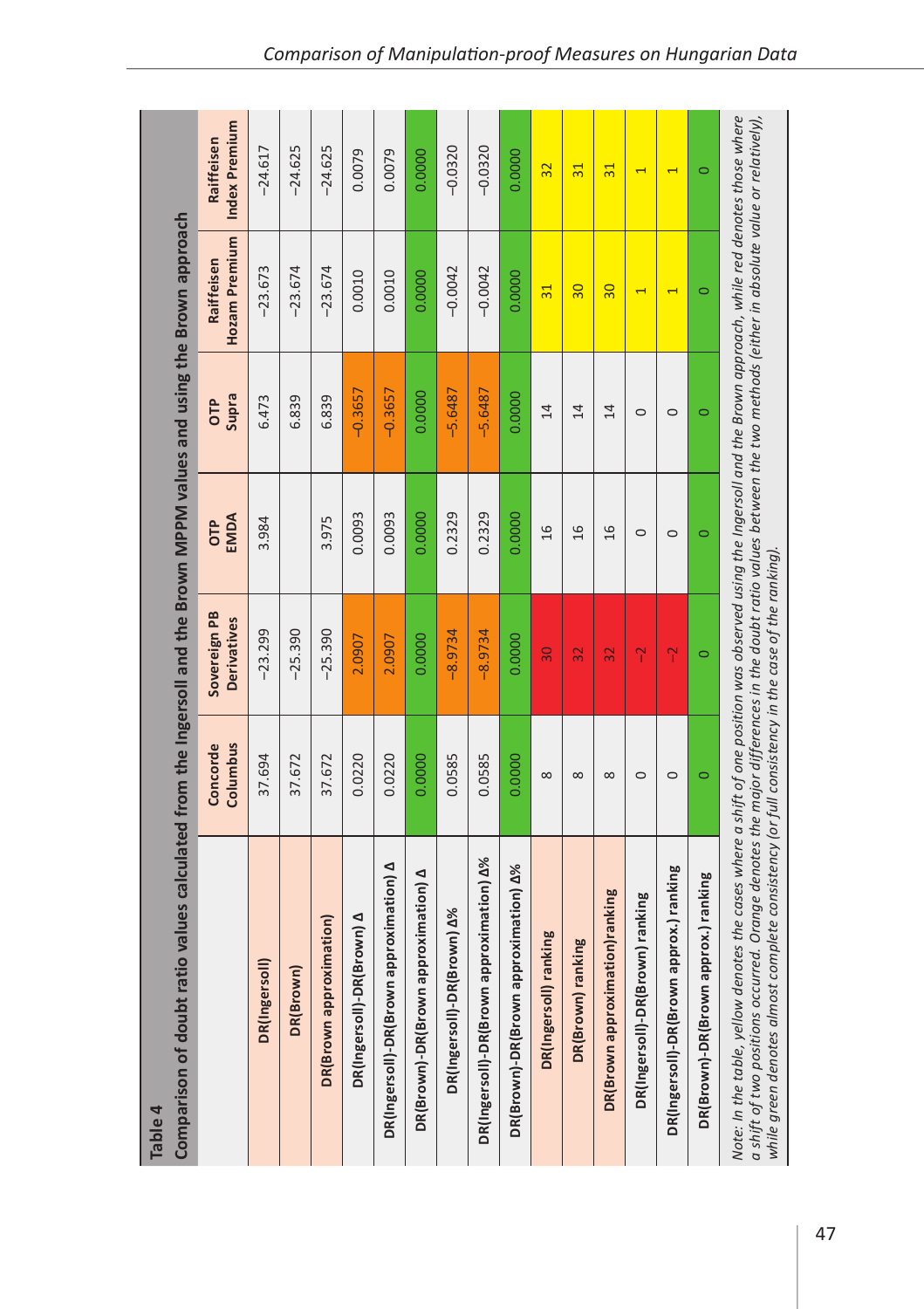## **5. Summary, conclusions**

The development of performance measures has managed to remedy the problems of earlier solutions, but in the case of the measures popular in the literature and used most widely today, the issue of performance manipulation still needs to be tackled. This article outlined the Ingersoll manipulation-proof performance measure, which solves this general problem when assessing investment funds and hedge funds. The Brown MPPM version was also described, which is the linear approximation of the Ingersoll measure. Furthermore, the doubt ratio developed by *Brown et al.* (*2010*) was presented, which can be used as a *manipulation-detecting measure* because it measures implied risk aversion. By using data from Hungarian absolute return funds for our own calculations, it was shown how the change in MPPM and implied risk aversion can be calculated in practice using the measures of the two groups of authors.

*This was among the first comparisons of the MPPMs calculated with the two different methods, and the first in the case of the doubt ratio*. It was shown that the results of the Ingersoll and the Brown MPPM and doubt ratio almost completely overlap, and the reasons behind the small number of differences observed were examined.

In the case of the MPPM, the ranking is the same with both methods for all 32 funds, using a risk aversion factor of 2 or 4. Only the risk aversion factor of 3 produced differences, and even then 30 out of the 32 funds under review received the same ranking, with only two switching places when calculated with the different approaches. This is partly because with a risk aversion factor of 3, the difference between the MPPM values of the two funds is relatively small, whichever method is used. On the other hand, one of the two funds concerned has the second largest returns and the fourth largest standard deviation of returns, while the other has average values in terms of both, and the results attest that the Brown linear approximation of the MPPM penalises risk less than the Ingersoll approach.

When calculating the doubt ratio from the Ingersoll and the Brown MPPM (and using the Brown approximation), very similar results are derived, the correlation and the rank correlation are 0.999. The ranking is identical with all three calculation methods in 29 cases out of the 32 investment funds under review, representing 90.6 per cent of the funds. The difference is attributable to the fact that a huge drop in value is observed in the case of one fund between the Ingersoll and the Brown approach, and the subsequent funds' doubt ratio values are also relatively close, while their values are not significantly modified, and they retain their relative ranking. This fund exhibited the third largest MPPM change in absolute value and the fourth largest percentage change with a risk aversion factor of 3 when calculated with the Brown approach compared to the Ingersoll version (-0.386 per cent), and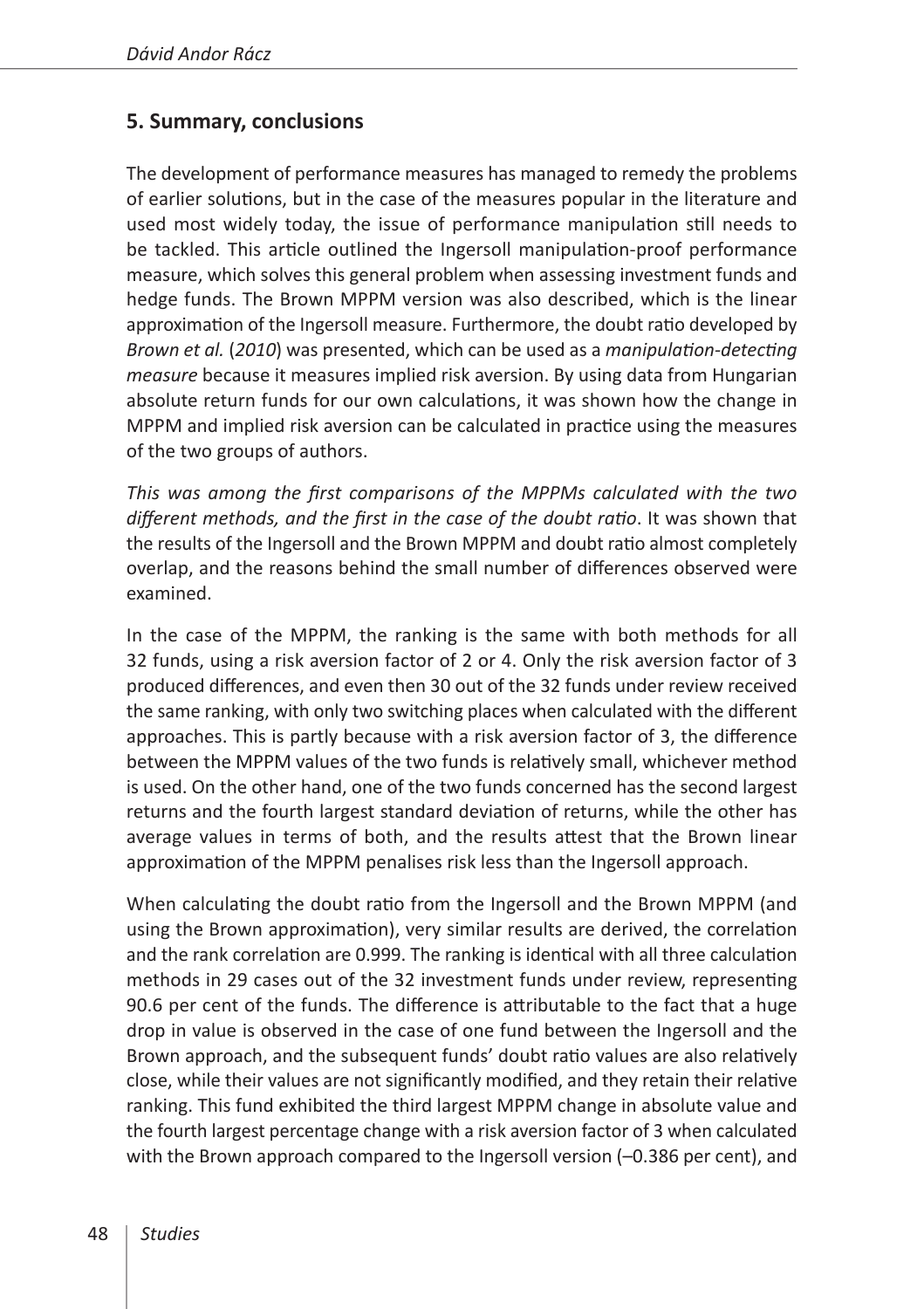the results show that the MPPM difference was magnified when transferred to the doubt ratio values (8.97 per cent).

The results of the calculation led to the following conclusions:

- 1. The Brown linear approximation of the MPPM *penalises risk less* than the Ingersoll approach.
- 2. *The larger changes in the MPPM values* observed between the Ingersoll and the Brown approach *are usually magnified* when transferred to the doubt ratio calculated from them.
- 3. *A change in ranking* between the two methods is seen for both the MPPM and the doubt ratio *if the observed change is large enough and the values of the funds ranked near the fund concerned are close enough to its values*, so that this change in value affects ranking.
- 4. Since there is no significant difference between the Ingersoll and the Brown MPPM calculation as regards difficulty or the number of steps required, and since the Brown approach, the inaccuracy of which sometimes alters the ranking, is merely a linear approximation of the Ingersoll MPPM, *the MPPM calculation is recommended to be performed using the more accurate Ingersoll approach*. *However, the Brown method may be useful for analysis purposes when calculating the average and standard deviation of excess return*.
- 5. *This first comparison showed that the doubt ratio can be more accurately calculated from the Ingersoll MPPM*, therefore the use of this approach is recommended.

## **References**

Arrow, K.J. (1971): *Essays in theory of risk-bearing*. North-Holland Pub. Co., Amsterdam.

- Abdulali, A. (2006): *The Bias Ratio: Measuring the Shape of Fraud*. Protégé Partners Quarterly Letter, 3rd Quarter.
- Amihud, Y. Hameed, A. Kang, W. Zhang, H. (2015): *The illiquidity premium: International evidence.* Journal of Financial Economics, 117(2): 350–368. [https://doi.org/10.1016/j.](https://doi.org/10.1016/j.jfineco.2015.04.005) [jfineco.2015.04.005](https://doi.org/10.1016/j.jfineco.2015.04.005)
- Blake, C.R. Elton, E.J. Gruber, M.J. (1993): *The performance of bond mutual funds*. Journal of Business, 66(3): 371–403. <https://doi.org/10.1086/296609>
- Balog, D. Bátyi, T. Csóka, P. Pintér, M. (2017): *Properties and comparison of risk capital allocation methods*. European Journal of Operational Research, 259(2): 614–625. [https://](https://doi.org/10.1016/j.ejor.2016.10.052) [doi.org/10.1016/j.ejor.2016.10.052](https://doi.org/10.1016/j.ejor.2016.10.052)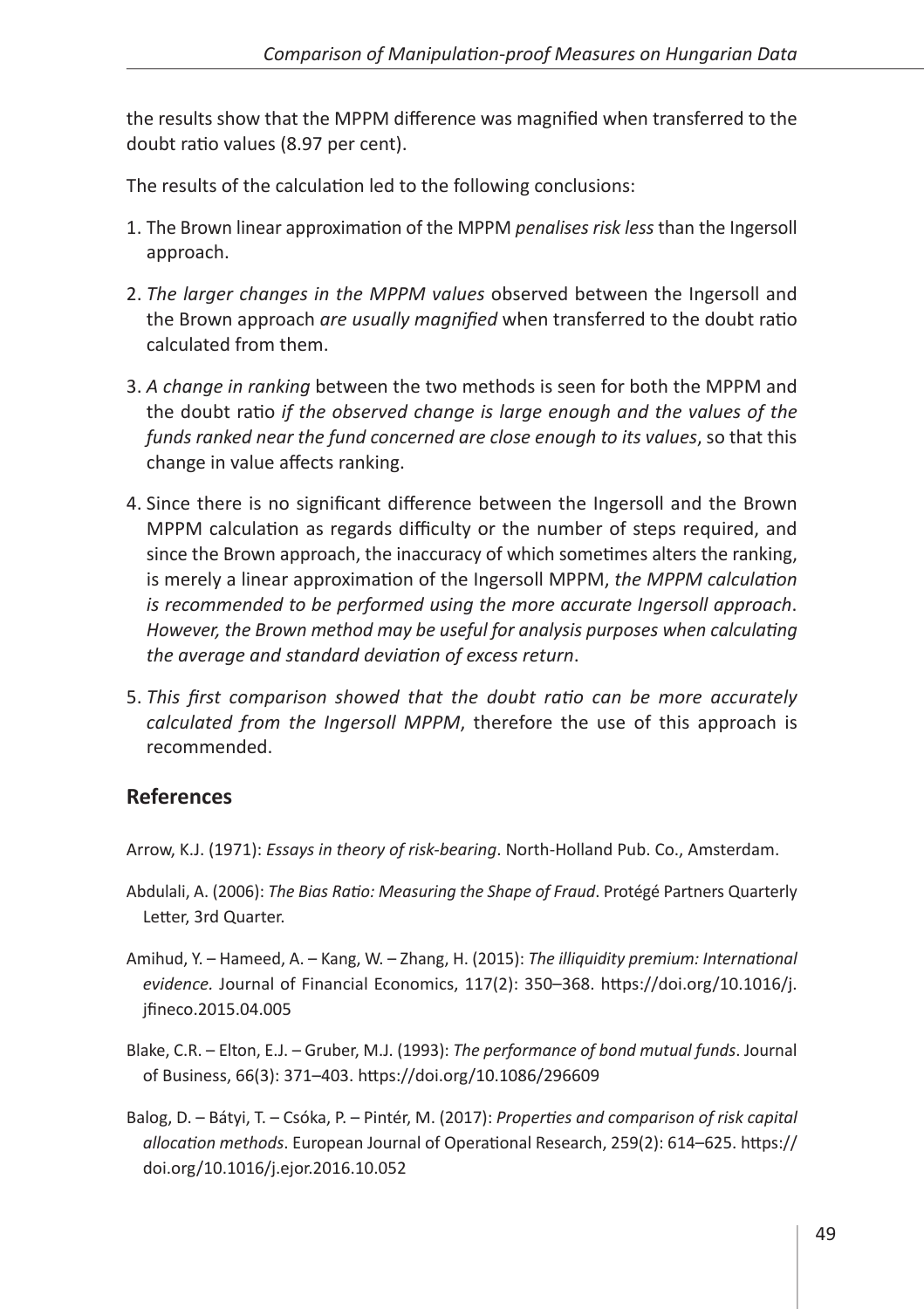- Bollen, N.P.B. Pool, V.K. (2009): *Do Hedge Fund Managers Misreport Returns? Evidence from the Pooled Distribution*. Journal of Finance, 64(5): 2257–2288. [https://doi.org/10.1111/](https://doi.org/10.1111/j.1540-6261.2009.01500.x) [j.1540-6261.2009.01500.x](https://doi.org/10.1111/j.1540-6261.2009.01500.x)
- Brown, S. Kang, M. In, F. Lee, G. (2010): *Resisting the Manipulation of Performance Metrics: An Empirical Analysis of the Manipulation-Proof Performance Measure*. New York University Working Paper. <https://doi.org/10.2139/ssrn.1536323>
- Bóta, G. (2014): *A magyarországi befektetési alapok teljesítményét meghatározó tényezők vizsgálata* (*Examining the major factors determining the performance of Hungarian investment funds*). Hitelintézeti Szemle, 13(2): 147–163.
- Bóta, G. Ormos, M. (2016): *Is There a Local Advantage for Mutual Funds That Invest in Eastern Europe?* Eastern European Economics, 54(1): 23–48. [https://doi.org/10.1080/0](https://doi.org/10.1080/00128775.2015.1120161) [0128775.2015.1120161](https://doi.org/10.1080/00128775.2015.1120161)
- Carhart, M.M. (1997): *On persistence in mutual fund performance*. The Journal of Finance, 52(1): 57–82.<https://doi.org/10.1111/j.1540-6261.1997.tb03808.x>
- Csóka, P. Pintér, M. (2016): *On the impossibility of fair risk allocation*. The B.E. Journal of Theoretical Economics, 16(1): 143–158. <https://doi.org/10.1515/bejte-2014-0051>
- Elton, E.J. Gruber, M.J. Blake, C.R. (1996a): *The persistence of risk-adjusted mutual fund performance*. Journal of Business, 69(2): 133–157. <https://doi.org/10.1086/209685>
- Elton, E.J. Gruber, M.J. Blake, C.R. (1996b): *Survivorship Bias and Mutual Fund Performance*. Review of Financial Studies. 9(4): 1097–1120. [https://doi.org/10.1093/](https://doi.org/10.1093/rfs/9.4.1097) [rfs/9.4.1097](https://doi.org/10.1093/rfs/9.4.1097)
- Erdős, P. Ormos, M. (2009): *Return calculation methodology: Evidence from the Hungarian mutual fund industry*. Acta Oeconomica, 59(4): 391–409. [https://doi.org/10.1556/](https://doi.org/10.1556/AOecon.59.2009.4.2) [AOecon.59.2009.4.2](https://doi.org/10.1556/AOecon.59.2009.4.2)
- Friend, I. Blume, M.E. (1975): *The demand for risky assets*. American Economic Review, 65(2): 900–922.
- Gandelman, N. Hernandez-Murillo, R. (2015): *Risk Aversion at the Country Level*. Review, 97(1): 53–66.<https://doi.org/10.20955/r.2015.53-66>
- Gemmill, G. Hwang, S. Salmon, M. (2006): *Performance measurement with loss aversion*. Journal of Asset Management 7(3–4): 190–207. [https://doi.org/10.1057/palgrave.](https://doi.org/10.1057/palgrave.jam.2240213) [jam.2240213](https://doi.org/10.1057/palgrave.jam.2240213)
- Ingersoll, J. Spiegel, M. Goetzmann, W. Welch, I. (2007): *Portfolio Performance Manipulation and Manipulation-proof Performance Measures*. The Review of Financial Studies 20(5): 1503–1546. <https://doi.org/10.1093/rfs/hhm025>